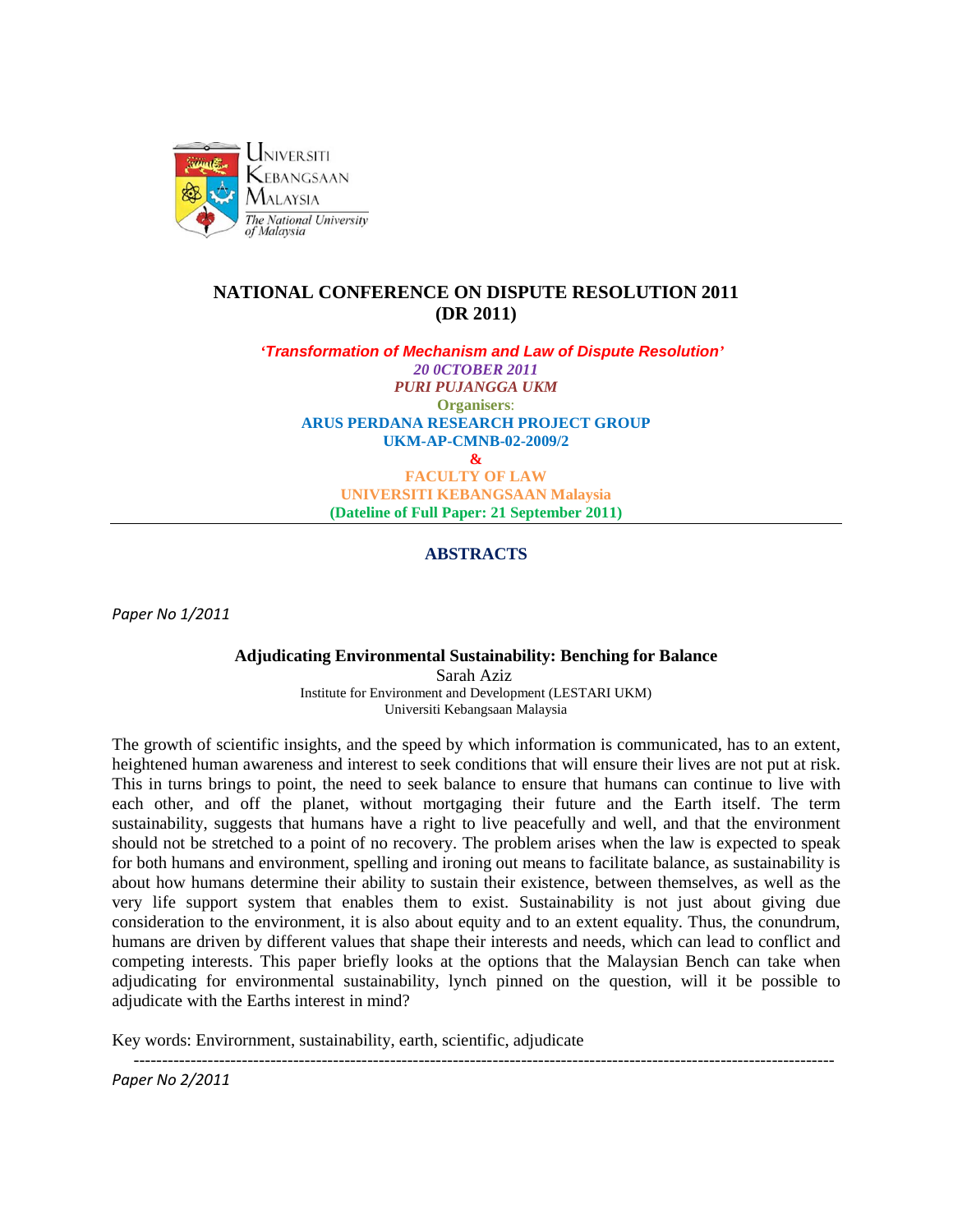## **Sustainability in Labour Disputes Management and Resolution: A Socio-legal Survey**

Kamal Halili Hassan, Kartini Aboo Talib@Khalid, Rohani Abdul Rahim, Noorsuhaida Che Musa, Sakina Shaik Ahmad Yusoff, Safinaz Mohd Hussein, Jasri Jamal, Suzanna Md Isa, Noor Aziah Mohd Awal, Rohimi Shapiee, Che Norlia Mustafa Universiti Kebangsan Malaysia

Sustainability is already a famous term which can be used for many purposes in nation development. It can also be applied in labour disputes management and resolution. This paper is the result of survey carried out by the researchers to measure the public responses and perspective on the efficiency or otherwise of the labour dispute resolution mechanism. The inefficiency of labour dispute resolution mechanism will retard industrial and economic development, hence affecting the sustainability of nation growth. Besides presenting the data and its analysis, this paper also examines the current mechanics of the labour disputes mechanism. A pertinent question to ask is whether such mechanism is still relevant and sustainable amid the rapid growth of industrialization and globalization.

Key words: sustainability, labour, disputes, resolution, Malaysia

*Paper No 3/2011*

# **The Development of FDI Dispute Settlement in China and Malaysia**

Liu Kai, Dr. Luo Hanwei

Faculty of Law, Universiti Kebangsaan Malaysia, 43600, Bangi, Selangor D. E. [liukailaw@hotmail.com](mailto:liukailaw@hotmail.com) [hanweiluo@163.com](mailto:hanweiluo@163.com)

Economic globalization has made Foreign Direct Investment (FDI) prevail in the developing countries. As the biggest developing country in the world and potent developing country in the Association of South East Asian Nations (ASEAN) respectively, China and Malaysia have became the favourable investment destinations in Asia. Accordingly, the relevant disputes also grow in large number in both countries. The objective of this paper is to explore the recent development of FDI dispute settlement in China and Malaysia, and propose pertinent suggestions for their future improvement. By adopting qualitative method, this paper focuses on evaluating three significant Multinational Investment Treaties (MITs), namely Washington Convention on the Settlement of Investment Disputes, World Bank Guidelines on the Treatment of Foreign Direct Investment, and Agreement on Trade-Related Investment Measures, to find out respective conflicts of Chinese and Malaysian policies and laws, and to further analyze their legislative differences by contrast. Practically, these MITs may standardize FDI in China and Malaysia and push their economic development. Nevertheless, both China and Malaysia as the developing countries have objective difficulties to fully implement these MITs for the reason that they were mostly legislated under the advocacy of developed countries in favor of their profits. On the way of the internationalization of Chinese and Malaysian legislations, both countries should carry through further negotiations and consultations to reform their domestic investment laws in accordance with these MITs so that they can avoid unnecessary legal conflicts and investment disputes in the future.

Keywords: FDI, Dispute Settlement, MITs, China, Malaysia

*Paper No 4/2011*

**Nanotechnology and the dichotomy between discoveries and inventions: A legal critique** Nabeel Mahdi Kadim Phd Student, Faculty of Law, UKM Zinatul Ashiqin Zainol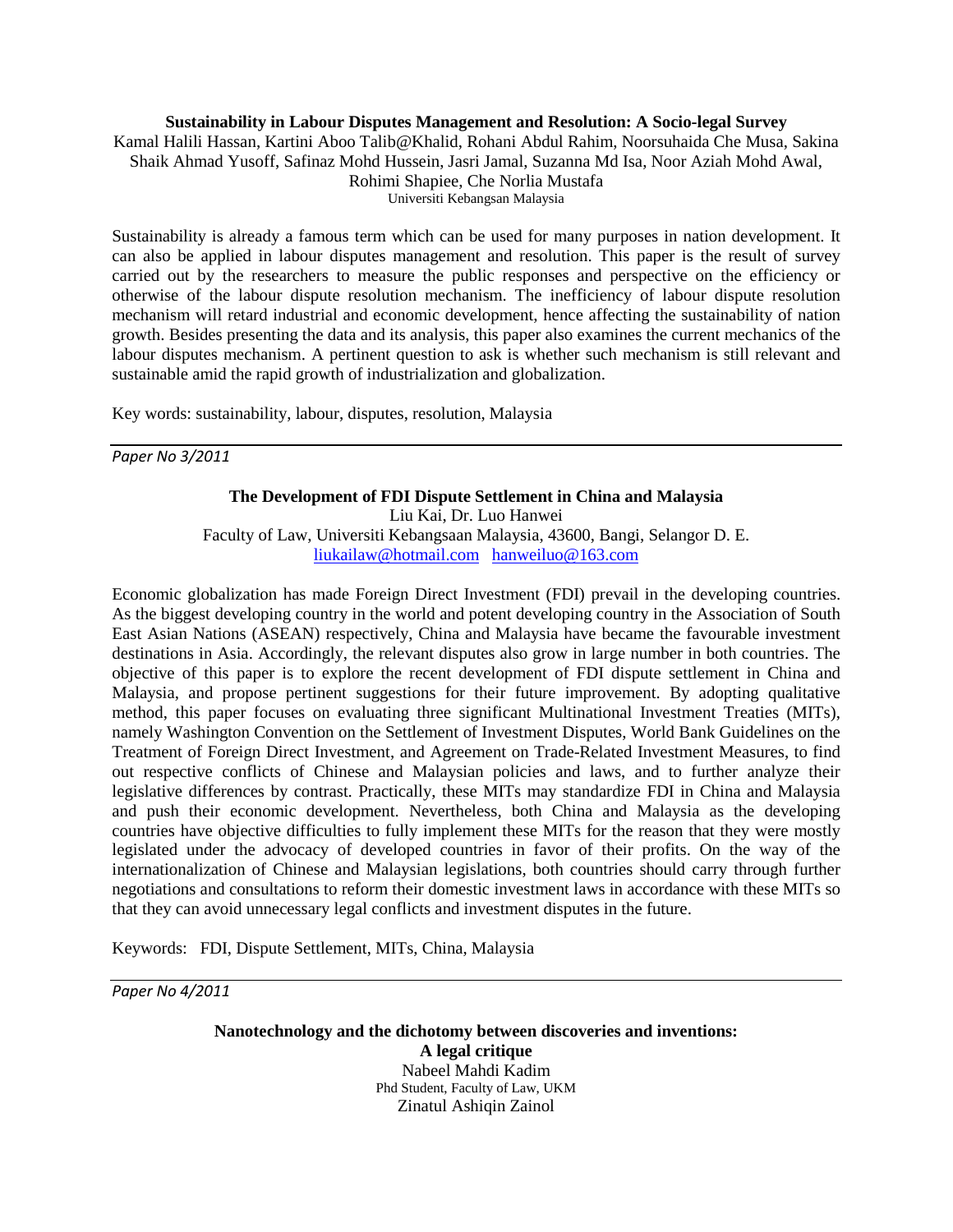#### Faculty of Law, UKM

Discoveries have traditionally been excluded from patentability in many Patent Acts. On the other hand, American Patent Act does not exclude discoveries from being patentable subject matters. Nano materials were found in the nature for ages and nanotechnology devices may be just counterparts to natural materials, hence there has been a debate as whether natural nano materials can be dealt as nanotechnology thereby whether or not they are patentable. This debate would be related to the old debate about determination of the boundaries between discovery and invention. In this article, the authors will critically analyse these two different approaches of dealing with discovery to specify the best approach which can suitably balance between encouraging innovation and avoiding encumbrance the market by an unduly huge number of patents. This analysis involves a definition to the (American) discovery and examines its characteristics to see whether it is discovery or not according to the laws which exclude discoveries from patentability, this will be done with focusing on nanotechnology context.

Key words: Nanotechnology, Patent, Discovery, Invention, Subject matters.

--------------------------------------------------------------------------------------------------------------------

*Paper No 5/2011*

## **Tribunal Undang-undang Laut Antarabangsa sebagai Medium Penyelesaian Pertikaian ke atas Blok ND6 & ND7**

Muhamad Sayuti bin Hassan @ Yahya Fakulti Sains Kemanusiaan, UPSI [sayuti@fsk.upsi.edu.my](mailto:sayuti@fsk.upsi.edu.my) Wan Siti Adibah bt Wan Dahalan Fakulti Undang-undang, UKM [wsa@ukm.my](mailto:wsa@ukm.my)

Konflik tuntutan bertindih antara Malaysia dan Indonesia ke atas kemewahan Blok ND6 dan ND7 yang terletak di Laut Sulawesi sehingga kini masih berlarutan dan belum menemui penyelesaiannya. Sehubungan dengan itu, objektif kajian ini adalah untuk menganalisis institusi dan bidangkuasa Tribunal Undang-undang Laut Antarabangsa (*The International Tribunal for the Law of the Sea*) sebagai medium penyelesaian bagi menamatkan kemelut ND6 & ND7 antara Malaysia dan Indonesia ini. Kajian ini mengambil pendekatan kualitatif disamping mengambil kira pelbagai faktor lain seperti geo-politik dan hubungan antarabangsa kerana dasar undang-undang antarabangsa itu sendiri adalah hasil campuran teori undang-undang dan juga politik antarabangsa. Dalam mencapai objektif tersebut, kajian ini menekankan kupasan terhadap isu dan penyelesaian di bawah undang-undang antarabangsa. Kajian ini mendapati bahawa Tribunal Undang-undang Laut Antarabangsa ini merupakan medium yang wajar dipertimbangkan oleh Malaysia dan Indonesia untuk mengakhiri kemelut ini, namun alternatif penyelesaian yang lain juga harus diberi perhatian seperti Mahkamah Keadilan Antarabangsa dan juga Pembangunan Bersama. Justeru, adalah diharap kajian ini berupaya membuka jalan dan membantu kedua-dua negara untuk menyelesaikan konflik dan dalam waktu yang sama ia juga mampu untuk menyumbangkan kepada perkembangan undang-undang antarabangsa dan juga dari segi cadangan pelaksanaan kepada penyelesaian pertikaian ini.

Kata kunci: Undang-undang Antarabangsa, Tribunal Undang-undang Laut Antarabangsa, Konvensyen Undang-undang Laut Antarabangsa 1982 (KUULA 1982).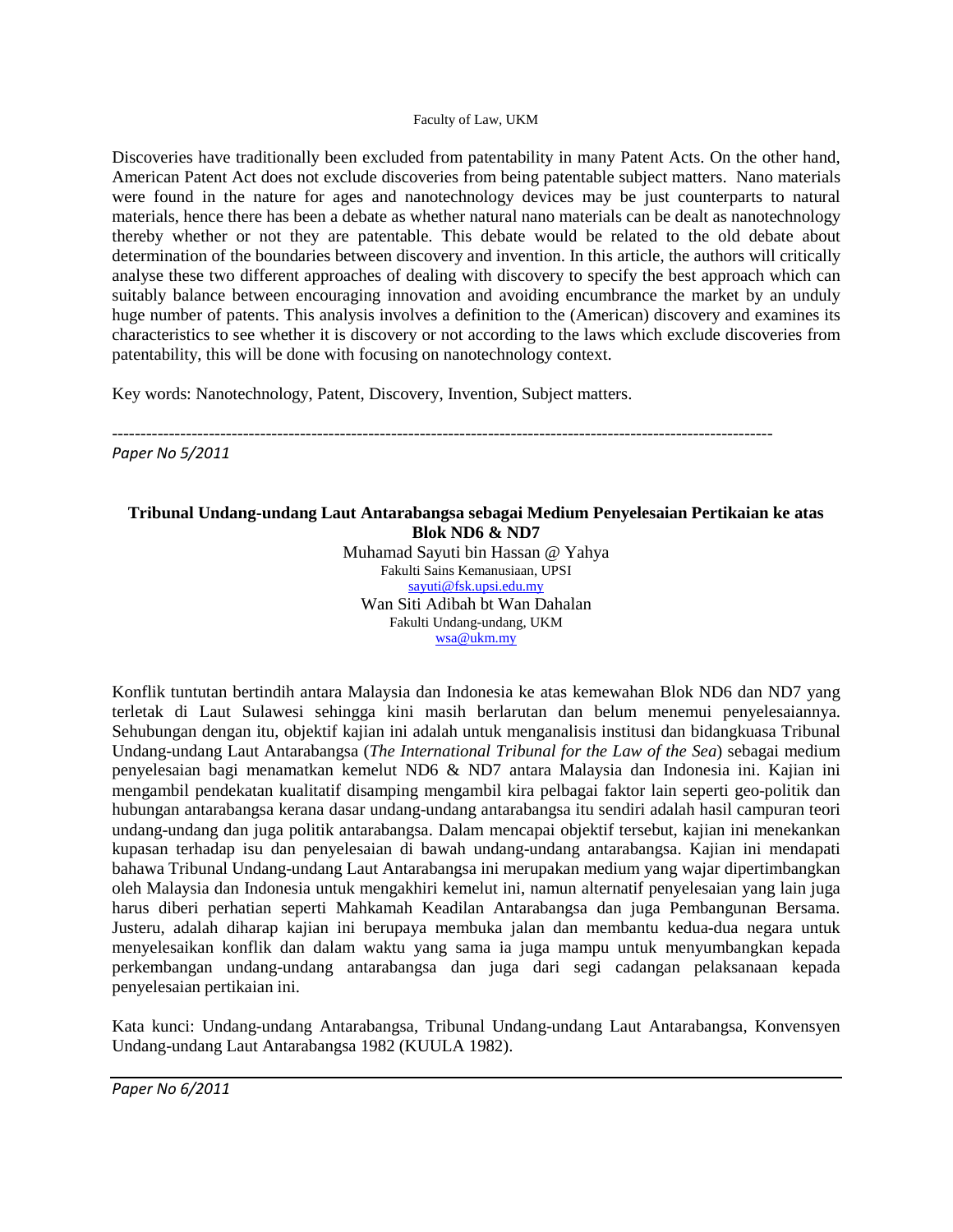## **Penyelesaian Pertikaian Pengguna di Malaysia, Thailand dan Filipina**

Sakina Shaik Ahmad Yusoff Fakulti Undang-undang Universiti Kebangsaan Malaysia Emel : [kinasay@ukm.my](mailto:kinasay@ukm.my)

Dalam pasaran global, peningkatan dalam pengeluaran dan pengagihan barang telah meningkatkan lagi pilihan pengguna. Secara langsung perkembangan ini telah meningkatkan juga pertikaian pengguna. Perkembangan teknologi pemasaran juga telah membawa kepada pertikaian berdimensi baru. Penyelesaian pertikaian pengguna merupakan satu lagi aspek konsumerisme yang harus diberikan perhatian. Namun dalam menyeimbangkan ketidakseimbangan kuasa pasaran antara peniaga dan pengguna, antara cabaran hebat dalam sesebuah korpus perlindungan pengguna adalah untuk membangunkan satu sistem penyelesaian pertikaian yang memperkasakan hak dan kepentingan pengguna dan pada masa yang sama melindungi hak dan kepentingan peniaga beretika. Di kebanyakan negara Asia, terdapat peruntukan mengenai penyelesaian pertikaian dalam perundangan perlindungan pengguna. Keunikan Malaysia, Thailand dan Filipina dalam menangani pertikaian pengguna ditampilkan dalam bentuk perlindungan yang diperuntukkan. Ketiga-tiga negara ini mempamerkan elemen penyelesaian pertikaian alternatif dalam mekanisme yang kedapatan bagi penyelesaian pertikaian pengguna. Mengguna pakai metode analisis kandungan, kertas kerja ini akan mengupas peuntukan yang terkandung dalam perundangan perlindungan pengguna di ketiga-tiga negara Asia ini, iaitu, Malaysia, Thailand dan Filipina dalam menyediakan satu mekanisme yang bersesuaian dengan ciri-ciri pertikaian pengguna. Kertas kerja ini akan membincangkan Tribunal Tuntutan Pengguna Malaysia yang diwujudkan di bawah Akta Pelindungan Pengguna 1999, seterusnya menganalsis peruntuk mengenai Consumer Protection Board di Thailand seperti mana yang terkandung dalam Consumer Protection Act B.E. 2522 (1979) dan prosedur penyelesaian pertikaian pengguna terkini di Thailand iaitu Consumer Case Procedure under the Consumer Case Procedure Act B.E. 2551 (2008) of Thailand. Selain Malaysia dan Thailand, kertas kerja ini juga akan memerihalkan mekanisme yang terdapat di Filipina bagi penyelesaian pertikaian pengguna seperti yang terkandung dalam Consumer Act (RA 7394).

------------------------------------------------------------------------------------------------------------- *Paper No 7/2011*

#### **Resolution of Family Disputes: Mediation vs. Litigation**

Nur Ezan Rahmat, Assoc. Prof Dr. Nora Abdul Hak, Assoc. Prof. Dr. Irwani Abdullah & Asst. Prof. Dr. Noraini Md. Hashim International Islamic University, Malaysia

Family disputes, more often than not, are rarely concerned with matters of fact but almost invariably complicated by the intense and intimate emotions of the parties in conflict. Therefore, the utilization of Alternative Dispute Resolution (ADR) such as conciliation and mediation, independent of litigation will lead to a more satisfactory resolution of disputes rather than relying on the judgments of the court of law. It has to be borne in mind that in Malaysian society, family ties are still very strong and as such when matrimonial disputes arise and marriages are on tender-hooks, parties often seek assistance from family members to salvage the marriage. If they consult the lawyers, the matter would be worst. As such, for family mediation to be successful, efforts should be made to promote and create public awareness on its advantages. Mediation is considered as a viable alternative to speedy settlement of disputes. It is a voluntary, non-binding private dispute settlement process in which a neutral person (mediator) helps the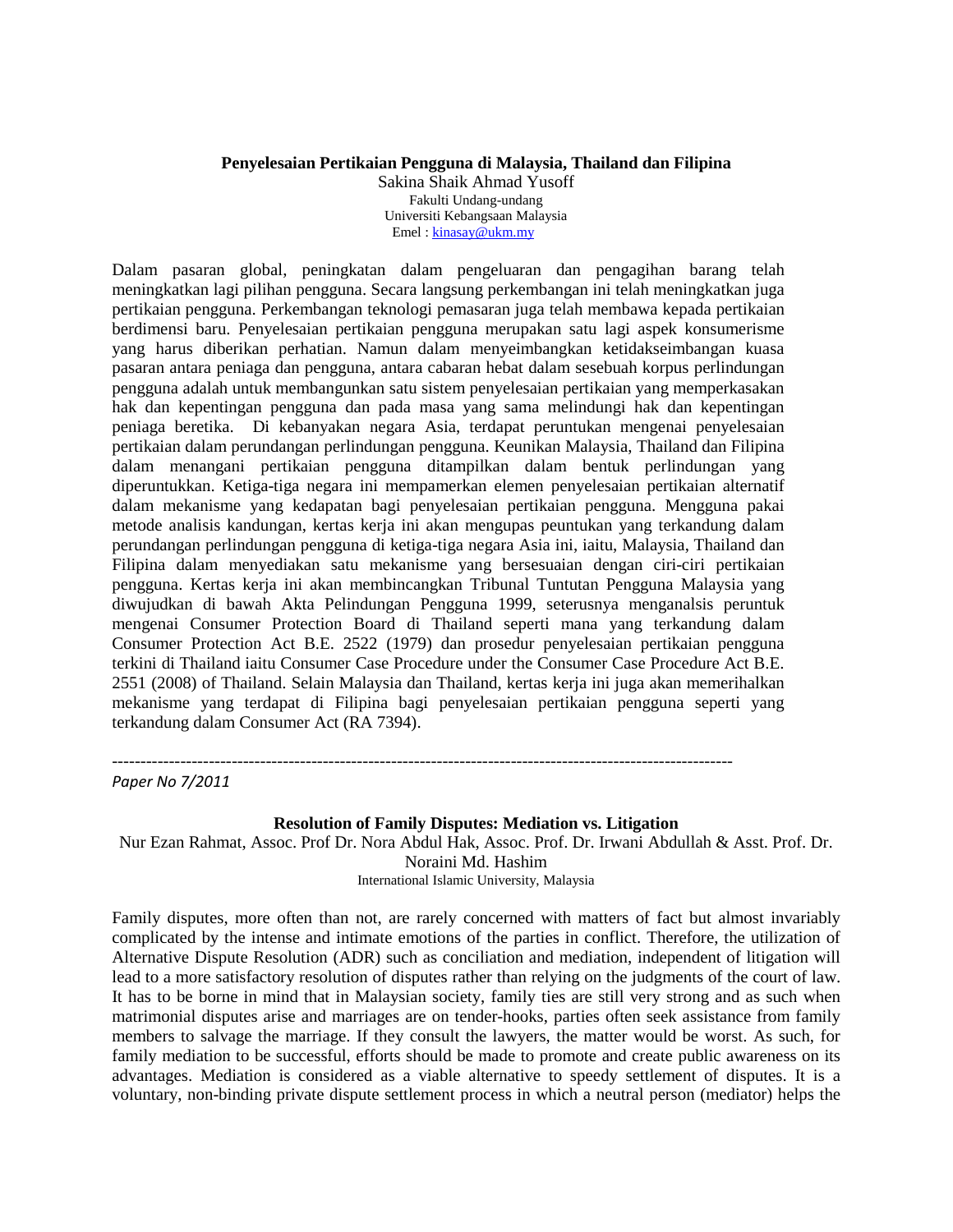parties try to reach a negotiated settlement. The role of the mediator is to facilitate the parties in dispute to arrive at a solution. He simply helps the parties to identify their common goals and problems. Mediation is different from litigation as the latter brings bad publicity, acrimony, high cost and high technicality. Mediation has come under the spotlight and watchful eye of many countries' legal systems for its ability to resolve conflicts between parties, reduce court case loads and reduce overall legal costs. Many jurisdictions already have existing legal provisions that give their courts the authority to order parties in dispute to mediation when deemed appropriate. In Malaysia, to encourage settlement of disputes through mediation including family disputes, the Bar Council established the Malaysian Mediation Centre (MMC) in 1999. The paper focuses on the development and advantages/merits of mediation as a suitable means of resolving family disputes as oppose to litigation. The law and the practice in some selected jurisdictions will be deliberated to study the performance of family mediation so far.

*Paper No 8/2011*

## **Court-annexed Mediation in the Syariah Court: Some Problems and Prospects** Nora Abdul Hak and Umar A. Oseni Kulliyyah of Laws, International Islamic University Malaysia

Islamic law considers any court-annexed framework for the resolution of disputes as part of the case management role of the judge. ADR processes, such as *sulh* and *tahkim* have been practised in Islam since the period of the Prophet Muhammad s.a.w and continued to be practised by the Companions and the generation after them. There are clear authorities that support the use of ADR in Islam either in the Qur'an or Hadiths of the Prophet Muhammad s.a.w. This paper examines the status of the court-annexed mediation programme of the Shari'ah Court in Malaysia. Issues especially relating to the backlog of cases, led to the introduction of *sulh* (mediation) as court-annexed process with a view to accessing the problems, and their resolution. Overcoming these operational challenges identified will go a long way in reducing the backlog of cases in the Shari'ah courts in Malaysia. A number of challenges are encountered in implementing this court annexed mediation. Some suggestions and recommendations are made to improve further the service of *sulh* at the Syariah Court.

*Paper No 9/2011*

## **Penggunaan Sulh atau Mediasi dalam Kes-kes Penukaran Agama** Faridah Jalil dan Rohizan Abdul Halim

Fenomena tukar agama merupakan suatu keadaan yang biasa berlaku dalam masyarakat di mana-mana negara di dunia ini tidak terkecuali juga Malaysia. Kebiasaannya di Malaysia pihak-pihak yang terlibat dalam kes penukaran agama akan menggunakan proses Mahkamah bagi mendapatkan pengiktirafan terhadap status mereka. Melalui perbicaraan di Mahkamah terbuka, pelbagai isu yang kontroversi akan timbul. Keadaan ini membangkitkan emosi masyarakat dan kesannya keamanan dan keselamatan negara akan tergugat dengan penganjuran forum tukar agama, cadangan penubuhan jawatankuasa antara agama, penganjuran perhimpunan haram, perbuatan khianat terhadap rumah ibadat dan sebagainya. Walhal dalam kes-kes penukaran agama, pihak yang terlibat adalah keluarga terdekat dan bukannya orang awam. Seharusnya dalam kes-kes penukaran agama, sulh dijadikan sebagai satu kaedah penyelesaian utama dan bukannya perbicaraan. Sulh atau mediasi di mana pertikaian diselesaikan dengan cara perbincangan semakin mendapat tempat dan dianggap cara terbaik dalam menyelesaikan pertikaian secara damai tanpa persengketaan. Sulh juga adalah satu kaedah yang diiktiraf dalam agama Islam, malahan diakui sebagai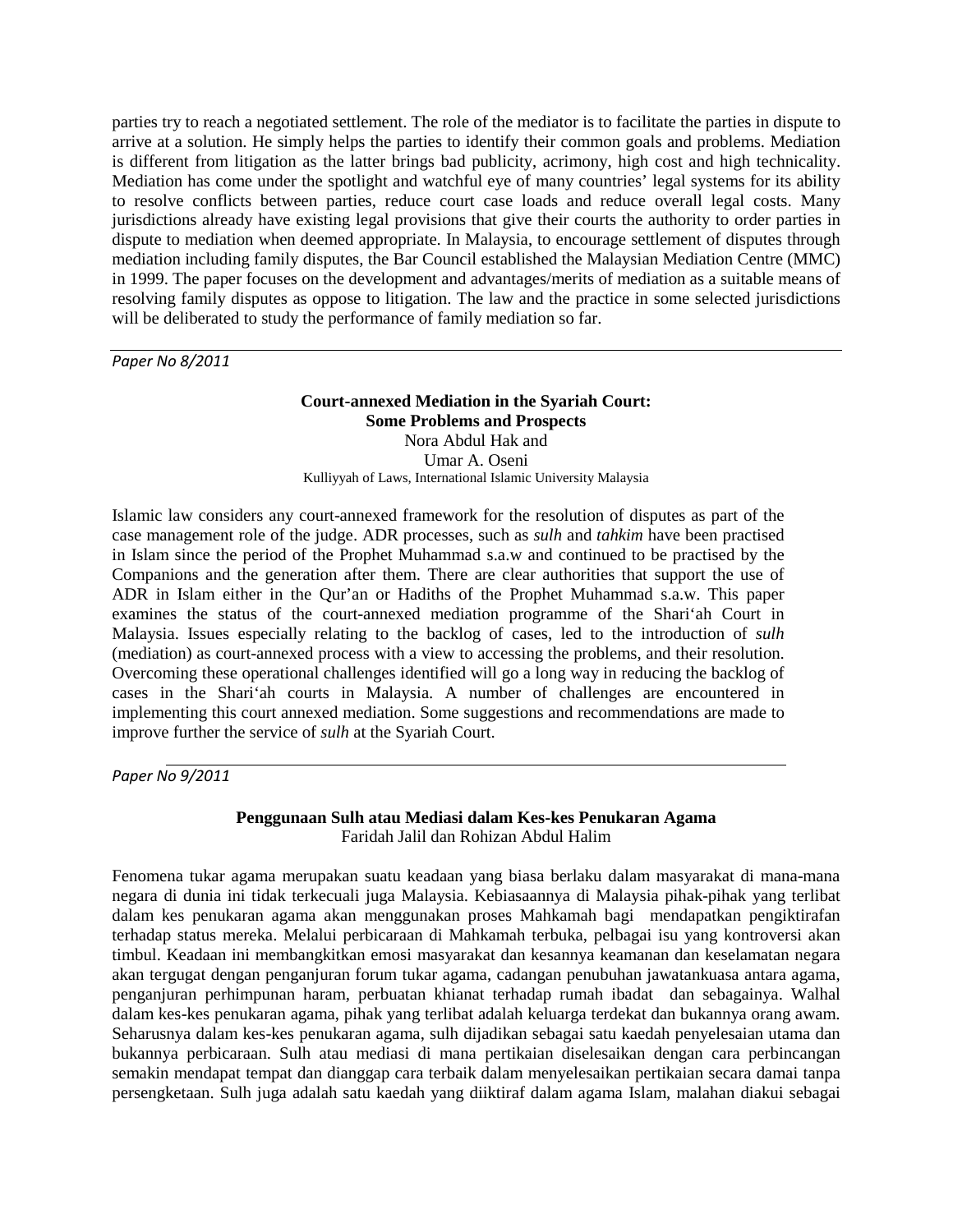wujud sebelum kedatangan Islam lagi dalam masyarakat Timur Tengah. Antara faktor yang mempopularkannya adalah kerana wujud hubungan kuat dalam sesuatu kaum atau etnik yang membolehkan pertikaian diselesaikan secara dalaman berbanding masyarakat Barat yang lebih bersikap individualistik. Dengan penggunaan Sulh dalam kes-kes tukar agama, kebajikan dan keselamatan pihakpihak terlibat dapat dilindungi dan kontroversi juga dapat dielakkan. Bak kata pepatah Melayu menarik rambut dalam tepung, rambut jangan putus dan tepung jangan berselerak. Sulh dapat memastikan pihakpihak dalam kes-kes penukaran agama mendapat keadilan sewajarnya dengan syarat pihak berkuasa dapat mewujudkan pakar dalam kedua-dua bidang undang-undang iaitu Sivil dan juga Syariah bagi menjalankan proses Sulh.

*Paper No 10/2011*

#### **Mediation in schools: is it the way forward?**

Dr. Syahirah Abdul Shukor Faculty of Syariah and Law Universiti Sains Islam Malaysia (USIM) 71800 Bandar Baru Nilai Email[: syahirah@usim.edu.my](mailto:syahirah@usim.edu.my) Tel: 06- 798 8539

Mediation is not a new concept and it has been used as one of the methods to resolve disputes between the two conflicting parties faster. This paper aims to discuss on the possibilities of implementing mediation as one of the methods in facing discipline problem among school children in Malaysia. Mediation is widely used in tackling special education issues and a critical analysis will be made as practiced in developed countries such as the United Kingdom and Australia. This paper highlights the possibilities of applying mediation in school environment as it will not only promote faster negotiation but also it makes us to rethink the future of our children. Blaming and shaming students might not be the way in dealing with discipline issues in schools. Thus, this paper suggests that mediation should be developed to suit with not only the school environment but also to promote a better relationship between teachers and school children as teachers are considered the '*loco parentis*', legal responsibilities of parents while children are at schools.

*Paper No 11/2011*

**ADR and Sports** Jady @ Zaidi Bin Hassim Faculty of Law, UKM

There is an increase of sports disputes as a result of sports industrialisation and development of professional sports. Conventionally, these disputes are under the judicial controls of the respective Governing Sports Bodies (GSB). However, in many cases, the rights of athletes are not adequately protected, either by specific legislation or by the GSB's internal procedures. The disputes resolution and their settlements are lack of consistencies and unenforceable. Currently, the ordinary courts adjudicate issues on sports under the general heading of administrative law, contractual disputes and criminal proceedings. Although International Olympic Council created Court of Arbitration for Sports (CAS) in 1984 but unfortunately CAS is only suitable for high-level international disputes. The establishment of sports arbitration centre in Malaysia is highly needed to support the development of sports generally and providing efficient means of disputes settlement. This paper will critically discuss the significance of sports arbitration by comparatively analyse the scope of sports related cases, sports arbitration rules and proposed method of settlement and sports arbitration.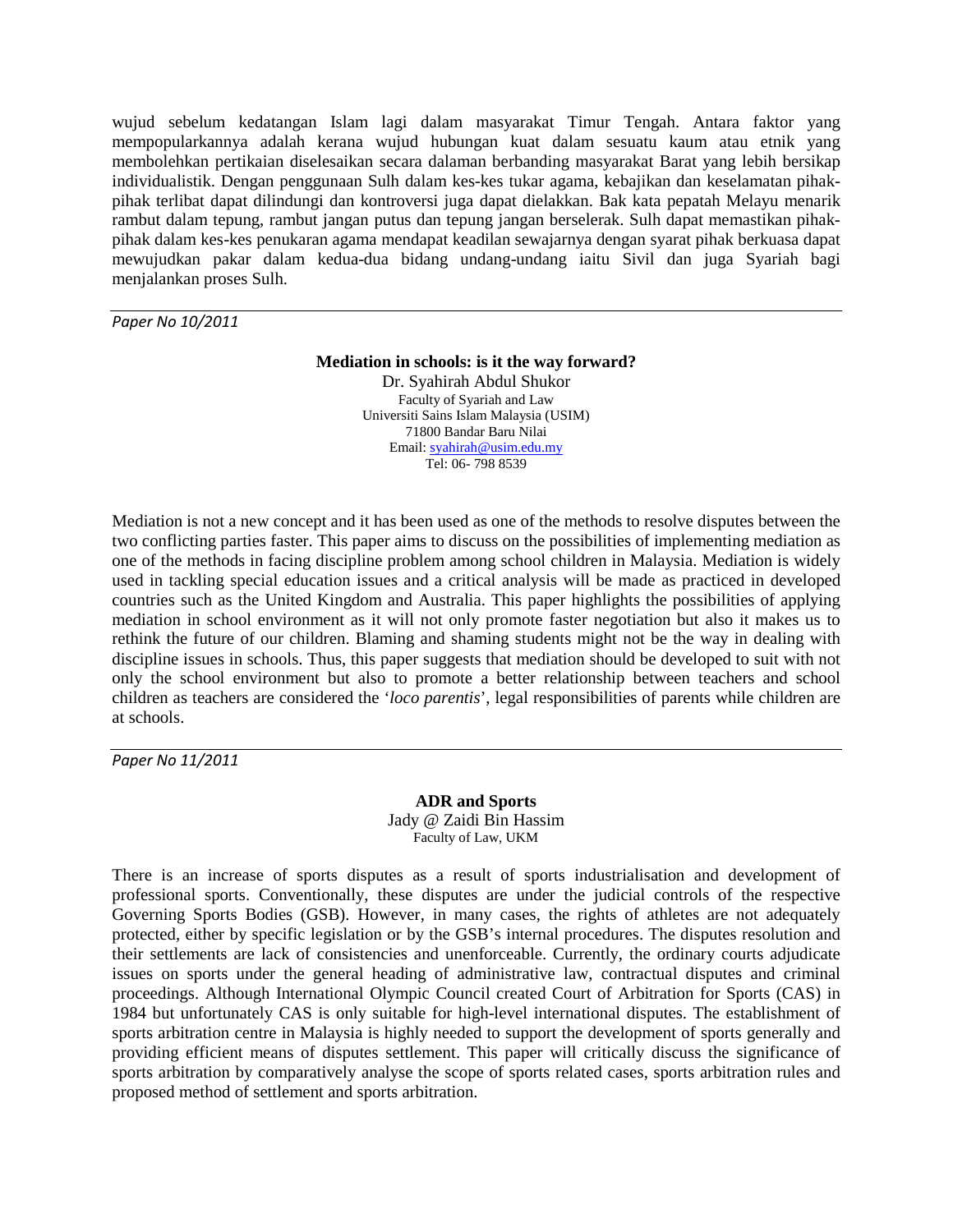*Paper No 12/2011*

#### **Institutional Dispute Resolution in Sports**

----------------------------------------------------------------------------------------------------------------------

Parand Azizi Ph.D Candidate at Faculty of Law, Universiti Kebangsaan Malaysia Kamal H. Hassan Faculty of Law, UKM

Special disputes need special attention and special qualifications. Law related cases in Sports are still dealt within structures which are either in the field of sport law or in other general laws. Despite that fact, the role of sport is increasing in every society and so is the complexity of law related sport cases. The various rules, the existence of executive factors for all sports teams, nature of injury, occurrence of illegal activities and the need for proper management of sports activities call for a comprehensive, concerted and appropriate response in the legal governance of sport activity including its dispute resolution mechanism. In Malaysia, disciplinary committees or boards operate within sports federations such as [Badminton](http://en.wikipedia.org/wiki/Badminton_Association_of_Malaysia)  [Association of Malaysia,](http://en.wikipedia.org/wiki/Badminton_Association_of_Malaysia) [Malaysian Hockey ,](http://en.wikipedia.org/wiki/Malaysian_Hockey_Federation) [Football Association,](http://en.wikipedia.org/wiki/Football_Association_of_Malaysia) [National Cycling Federations](http://en.wikipedia.org/wiki/Malaysian_National_Cycling_Federation) and others. Those committees or boards are either permanently or temporary established and follow the constitution of those superior international associations. In addition, there is also such a board within the National Olympic Committee and the National Sports Council of Malaysia which is based on the National Sports Council of Malaysia Act 1971. Currently there are law cases, customs, and their implementation in sports, but there is a lack of qualified and competent attorneys and judges to manage these aspects. Unqualified lawyers affect the outcome of the disciplinary committee of the international sport federations. In this article, we will examine the need for establishing proper and appropriate institutions to deal with any kind of judicial problem within the world of sports.

--------------------------------------------------------------------------------------------------------------------------

*Paper No 13/2011*

## **Undang-undang Buruh terhadap Dasar Penghantaran Buruh Migran Indonesia ke Luar Negara dan Pemasalahannya**  Umar Siratang Dr. Salawati Mat Basir

Buruh migran Indonesia yang bekerja di luar negara telah memberikan sumbangan yang bererti bagi pembangunan di Indonesia. Kajian ini bertujuan untuk melihat dengan mendalam undangundang buruh terhadap dasar kerajaan Indonesia di dalam menangani penghantaran buruh migran Indonesia ke luar negara. Kajian ini terbahagi kepada tiga perbincangan utama, pertamanya untuk melihat undang-undang buruh Indonesia terhadap dasar penghantaran buruh migran Indonesia dan pemasalahannya; kedua, impak program penghantaran buruh migran Indonesia ke luar negara oleh pihak swasta dan ketiga, usaha menggubal perundangan terhadap perlanggaran pengurusan buruh migran Indonesia di negara destinasi. Amat diyakini bahawa undang-undang buruh Indonesia dan program penghantaran buruh migran Indonesia ke luar negara sedikit sebanyak mempengaruhi dasar luar negara Indonesia sebagai akibat daripada penghijrahan beramai-ramai buruh migran ke luar negara. Di akhir kajian akan diberikan cadangan dan kesimpulan berkenaan perundangan buruh di Indonesia dan langkah-langkah yang boleh kerajaan Indonesia ambil untuk mengatasi pemasalahan yang membelenggu buruh imigran mereka di luar negara.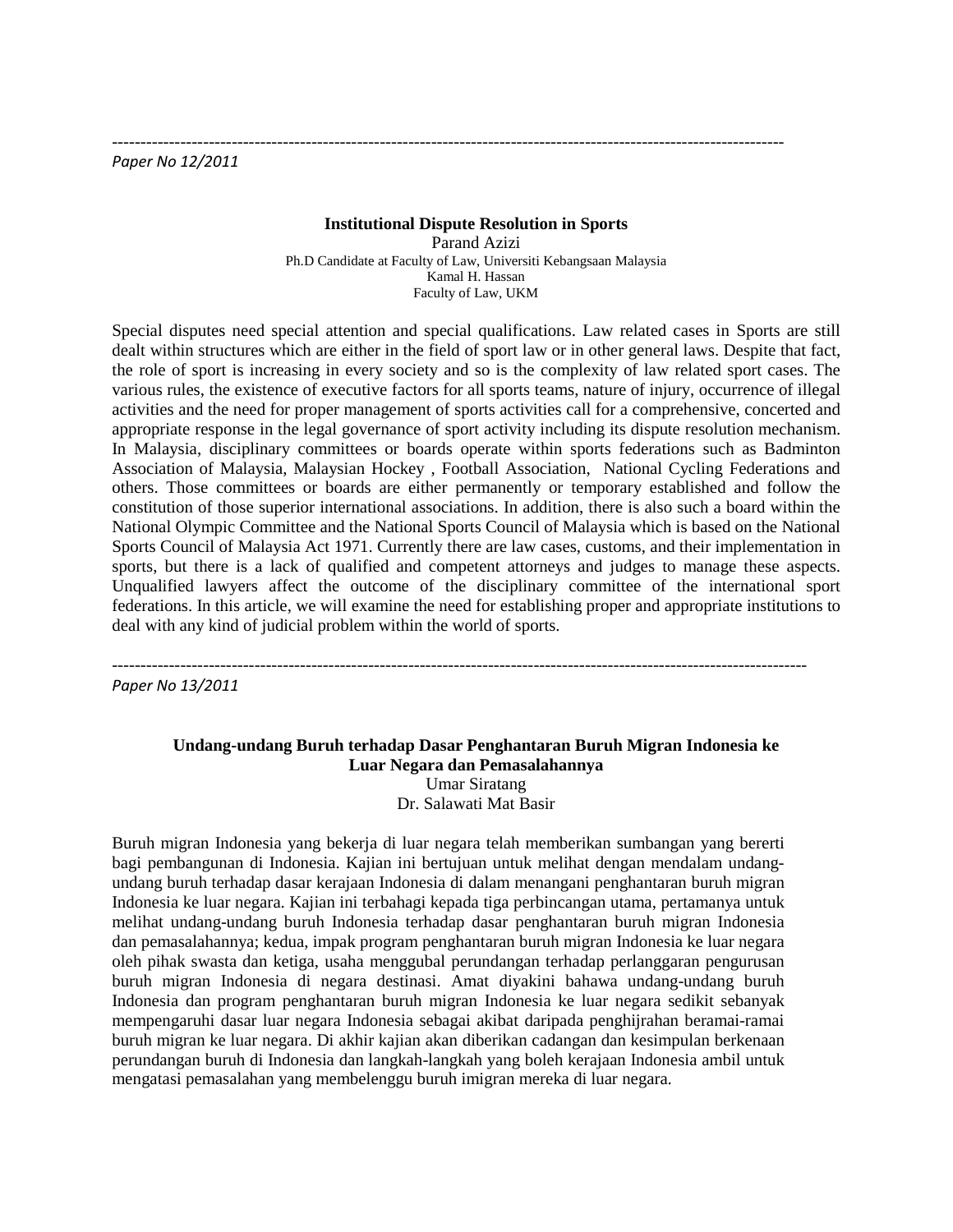Kata Kunci : Undang-undang buruh, buruh migran Indonesia, pemasalahan.

*Paper No 14/2011*

# **Terma Kelambatan dalam Kontrak Penerbangan: Hak Penumpang Penerbangan daripada Perspektif Undang-undang di Malaysia**

Norsuhaida Che Musa, Kamal Halili Hassan, Rohani Abdul Rahim

Sejak akhir-akhir ini penumpang penerbangan sering berdepan dengan masalah penundaan atau kelambatan penerbangan sama ada penerbangan domestik ataupun antarabangsa. Keadaan ini mungkin disebabkan oleh masalah-masalah yang tidak dapat dielakkan oleh syarikat penerbangan contohnya masalah teknikal, masalah cuaca dan proses ujian penerbangan. Mungkin pihak syarikat penerbangan dan lapangan terbang juga tidak mengingini kelambatan ini berlaku tetapi di pihak penumpang, mereka mengharapkan sesuatu dilakukan untuk memperbaiki kualiti masa pengangkutan udara. Berdasarkan Pertubuhan Pengangkutan Udara US, dalam tempoh masa April hingga Ogos, lebih dari 150,000 penumpang mengalami kelambatan penerbangan dan purata kelambatan adalah sebanyak 32 minit. Kebanyakan kelambatan disebabkan oleh 2 faktor utama iaitu pertama, kekurangan sumber penerbangan seperti pesawat kapal terbang, krew, pintu pagar dan sebagainya, dan juga kedua disebabkan oleh faktor lapangan terbang serta ruang kapal terbang yang terhad. Penulisan ini akan memfokuskan peruntukan undang-undang Malaysia mengenai terma kelambatan serta hak penumpang yang wajar diambil kira apabila berlakunya penangguhan atau kelambatan penerbangan.

*Paper No 15/2011*

#### **Pengaplikasian Kaedah Pengantaraan bagi Menyelesaikan Pertikaian Kecuaian Perubatan di Malaysia**

Dr.Tengku Noor Azira bt Tengku Zainudin (tna@ukm.my) Dr. Anita binti Abdul Rahim (aar@ukm.my) Ahmad Azam bin Mohd Shariff (aazam@ukm.my) Fakulti Undang-undang UKM

Kecuaian perubatan adalah salah satu cabang di dalam bidang kecuaian professional. Tuntutan bagi kecuaian perubatan yang melibatkan para doktor adalah pelbagai dan ianya mencakupi kesilapan memberi diagnosa, memberi rawatan yang salah serta kegagalan untuk menjalankan rawatan dengan berhati-hati dan cermat. Tuntutan bagi kecederaan yang dialami akibat kecuaian perubatan merupakan salah satu daripada tuntutan kecederaan peribadi yang lazimnya dibawa ke mahkamah oleh mereka yang terbabit. Di Malaysia liabiliti dalam kecuaian termasuklah kecuaian perubatan adalah bersandarkan undangundang Tort yang berasaskan kesalahan (*fault*). Ertinya ia merujuk kepada kegagalan suatu pihak untuk melaksanakan tugas untuk berhati-hati menurut undang-undang. Namun begitu, bukanlah satu perkara yang mudah bagi seseorang Plaintif untuk membuktikan kecuaian di pihak doktor yang merawatnya apabila pertikaian tersebut didengar di mahkamah. Justeru dewasa ini terdapat negara-negara lain di serata dunia telah mula memberikan perhatian kepada kaedah-kaedah penyelesaian pertikaian lain sebagai alternatif bagi menyelesaikan pertikaian perubatan. Kaedah pengantaraan adalah merupakan salah satu dari kaedah alternatif kepada litigasi yang boleh diapliaksikan. Maka kertas kerja ini adalah bertujuan untuk mengenalpasti apakah kelemahan atau permasalahan dalam undang-undang kecuaian perubatan yang menyebabkan pengantaraan menjadi satu kaedah alternatif yang paling efektif bagi menyelesaikan pertikaian perubatan di Malaysia.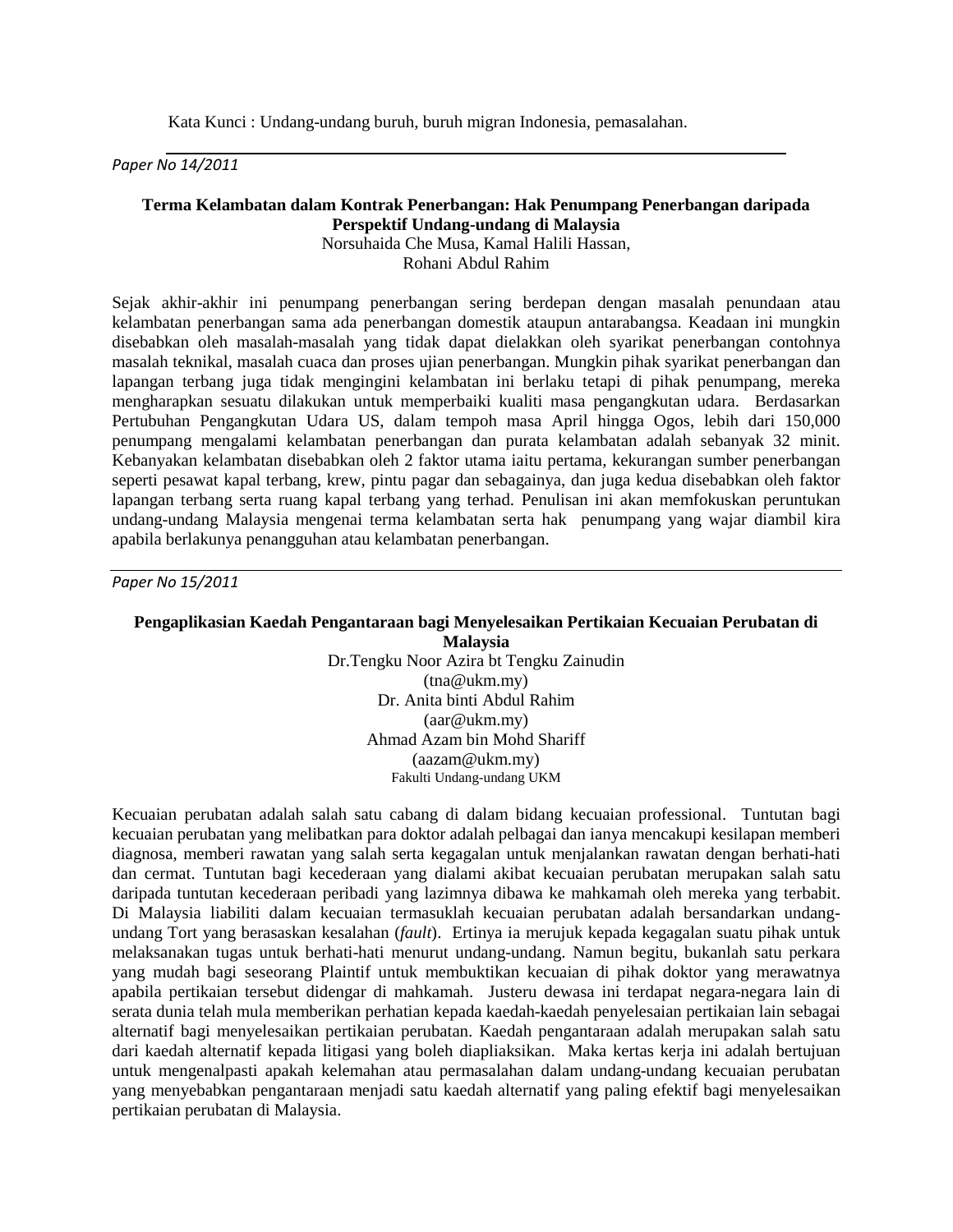*Paper No 16/2011*

## *Choice of Law* **Dalam Penyelesaian Pertikaian Perbankan Islam di Indonesia** Ro'fah Setyowati Sakina Shaik Ahmad Yusoff Noor Inayah Yaakob Jasri Jamal

Wujudnya dualisme mahkamah antara mahkamah sivil dan mahkahamh syariah yang mempunyai kuasa menyelesaikan pertikaian perbankan Islam di Indonesia menimbulkan beberapa perbedaan pandangan. Setidak-tidaknya terdapat dua pandangan iaitu: *Pertama,* melihat bahawa perkara tersebut merupakan satu bentuk penerapak konsep *choice of law* bagi para pihak; Kedua, berpandangan bahawa peruntukan demikian akan menimbulkan ketidakpastian undang-undang. Permasalahannya, dalam Ayat (3) Pasal 55 Undang-undang No. 21 Tahun 2008 tentang Perbankan Syariah memberikan peruntukan persyaratan penyelesaian pertikaian oleh institusi selain Peradilan Agama tidak boleh bertentangan dengan prinsipprinsip syariah. Sementara institusi berkenaan, khususnya Peradilan Umum belum menunjukkan kesediaan bagi mengendalikan jenis kes baru tersebut. Oleh itu, kajian ini bertujuan untuk mengenal pasti masih relevankah konsep *choice of law* dalam penyelesaian pertikaian perbankan Islam di Indonesia. Selain pendekatan sejarah dan analitis kritis, pendekatan harmonisasi juga akan digunakan dalam menganalisis isu ini bagi menemukan konsep penyelesaian pertikaian perbankan Islam yang tepat dan menepati kesesuaian dengan prinsip-prinsip syariah.

Kata kunci: *Choice of law*, penyelesaian pertikaian, perbankan Islam, Indonesia

*Paper No 17/2011*

#### **Kaedah Publisiti Profesion Guaman: Menelusuri Kelemahan Memikiri Penambahbaikan**

Harlina binti Mohamed On Pusat Pengajian Perakaunan Fakulti Ekonomi dan Pengurusan Universiti Kebangsaan Malaysia harlina@ukm.my

Kaedah publisiti yang mengawal profesion guaman Malaysia masih berada di takuk lama, bersifat restriktif, serta tidak mengimbangi kepentingan profesion dan awam. Ia bukan sahaja menyekat penyebaran maklumat berguna kepada awam, bahkan menghalang peguam untuk memasarkan perkhidmatan mereka dengan lebih efektif. Adalah suatu paradoks untuk membincangkan tentang peranan perkhidmatan guaman pada era liberalisasi perdagangan dan pembukaan pasaran domestik andai penilaian semula atau pindaan tidak dilakukan terhadap kaedah berkenaan. Dalam kertas kerja ini, penulis menelusuri kelemahan yang terdapat pada kaedah publisiti dan memikiri penambahbaikan yang boleh dilakukan demi mengatasi kelemahan tersebut. Antara kelemahan yang dibincangkan termasuklah keterhadan jenis maklumat yang boleh diiklankan dan medium publisiti yang boleh digunakan; larangan terhadap perbuatan memujuk rayu; kelonggaran prosedur pemfailan, penilaian, pematuhan dan penguatkuasaan; serta mekanisme tindakan tatatertib ke atas peguam yang gagal mematuhi kaedah publisiti. Suatu soal selidik turut dijalankan ke atas sejumlah peguam untuk meninjau secara umum persepsi mereka terhadap kaedah publisiti sedia ada. Moga ilmu yang dipaparkan dalam kertas kerja ini dapat dipertimbangkan oleh Majlis Peguam dalam membangunkan kaedah publisitinya dengan lebih konsisten serta menepati keperluan profesion dan awam.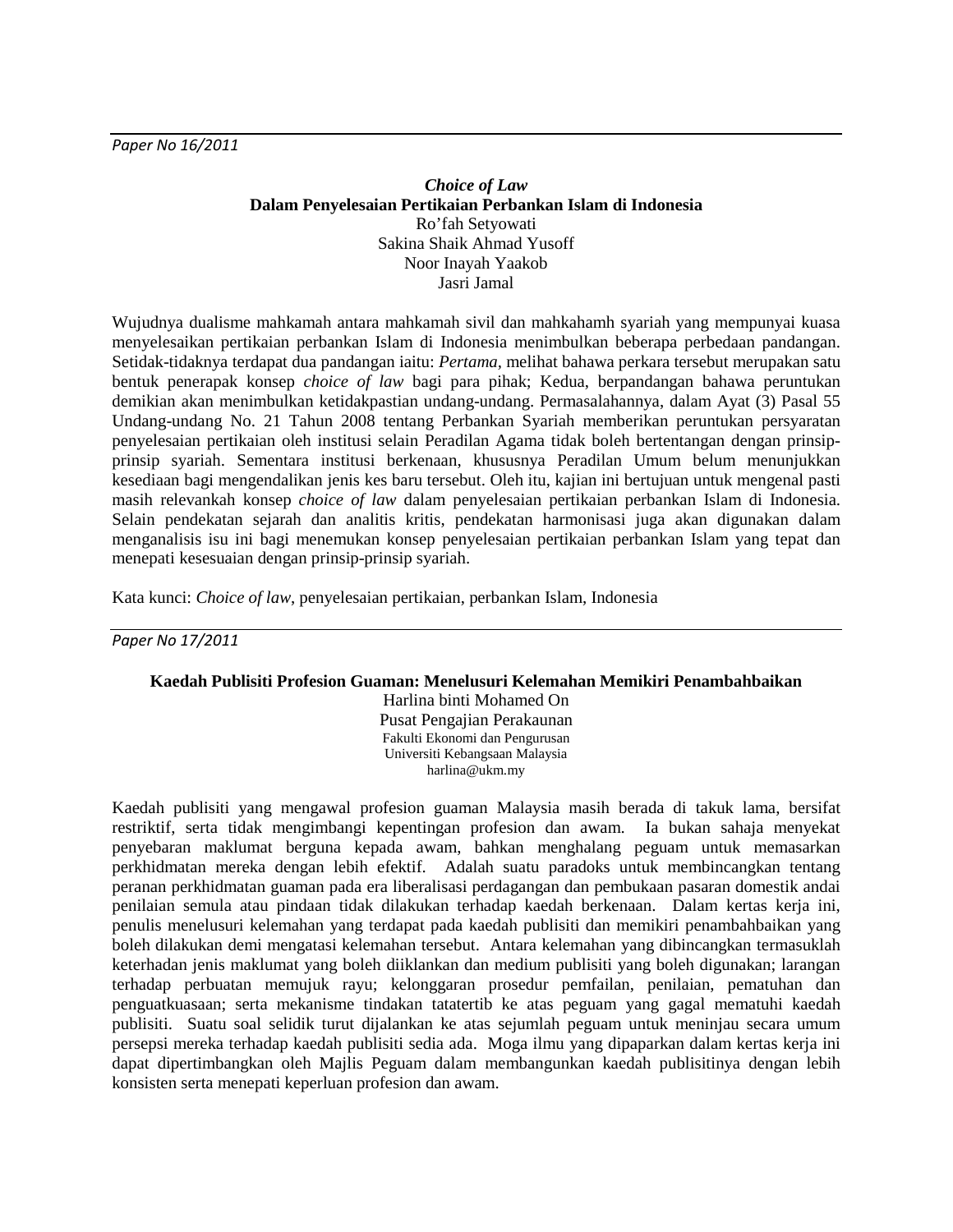### *Paper No 18/2011*

## **Perlindungan Harta Intelek menerusi Mahkamah Harta Intelek di Malaysia** Ramalinggam Rajamanickam

Faculty of Law, UKM

-----------------------------------------------------------------------------------------------------------------------------------------

Harta intelek merupakan harta pemikiran atau harta intelek seseorang. Ia mungkin dalam bentuk rekaan asal, ciptaan, cap dagang atau pelaksanaan idea yang bernas. Dari aspek perniagaan, ia menyamai ilmu pengetahuan pemilik, iaitu komponen utama untuk kejayaan. Ia merupakan suatu kelebihan yang mengatasi syarikat-syarikat lain. Apabila pasaran dunia menjadi kian kompetitif, adalah penting bagi kita melindungi harta intelek seseorang itu. Memandangkan Malaysia kini begitu memanfaatkan teknologi maklumat di samping bergerak ke arah ekonomi yang berasaskan pengetahuan, kerajaan akui akan perlunya perlindungan harta intelek yang lebih mantap. Hal ini disebabkan Malaysia masih lagi dalam senarai perhatian antarabangsa sebagai salah sebuah negara yang mempunyai bilangan kesalahan harta intelek yang tinggi. Hatta, pada tahun 2007, Mahkamah Harta Intelek telah ditubuhkan di Malaysia. Secara amnya, Mahkamah Harta Intelek sangat signifikan atau bermanfaat kepada negara Malaysia dalam bergerak seiring dengan arus globalisasi dan modenisasi. Penubuhan Mahkamah Harta Intelek mampu menjadikan Malaysia gah di peringkat domestik dan juga di pentas dunia. Justeru, kajian ini akan berkisar tentang Mahkamah Harta Intelek yang sedia ada dalam menangani isu-isu harta intelek di tanahair ini. Kajian ini sangat signifikan sebagai salah satu platform atau wadah kepada perkembangan Undangundang Harta Intelek selaras dengan arus pembangunan Malaysia khususnya dan antarabangsa amnya. Kajian ini bertujuan untuk menilai kewujudan Mahkamah Harta Intelek di Malaysia dengan mengambil kira ruang untuk penambahbaikan yang boleh dilakukan ke atasnya. Maka, pendekatan kualitatif bersifat diskriptif digunakan untuk menerangkan operasi Mahkamah Harta Intelek di Malaysia. Kewujudan Mahkamah Harta Intelek di Malaysia sangat penting dalam melindungi harta intelek yang sangat berkembang dek arus pembangunan.

*Paper No 19/2011*

**A Review on Some Criminal Aspects of Consumer Protection Act 2009 of Iran** Dr. Alireza Milani +98 912 3880206 alirezamilani@yahoo.com Maryam Rafiei +60 012 3420425 [mrafiee10@yahoo.com](mailto:mrafiee10@yahoo.com)

"Consumer protection" is one of the principles in the constitution law of the Islamic republic of Iran. In regard of the implementation of the constitution law and to protect consumers more effectively, the parliament of Iran has ratified the Consumer Protection Act in 7/10/2009. To ensure that consumers' rights are fully protected, the Consumer Protection Act 2009 of Iran, has provided novel criminal responsibilities for goods and services providers which are mainly mentioned in section 3, 8, 18, 19 and 20. According to this Act, selling defective goods or services, warranty denial, having no standard license, lack of formal presentation for giving services after sales, unreal advertisement and collusion are criminalised. This paper is going to explain and analyse the criminal aspects of the consumer protection law of Iran.

Key words: criminal protection, consumer protection, Criminal Act of Iran.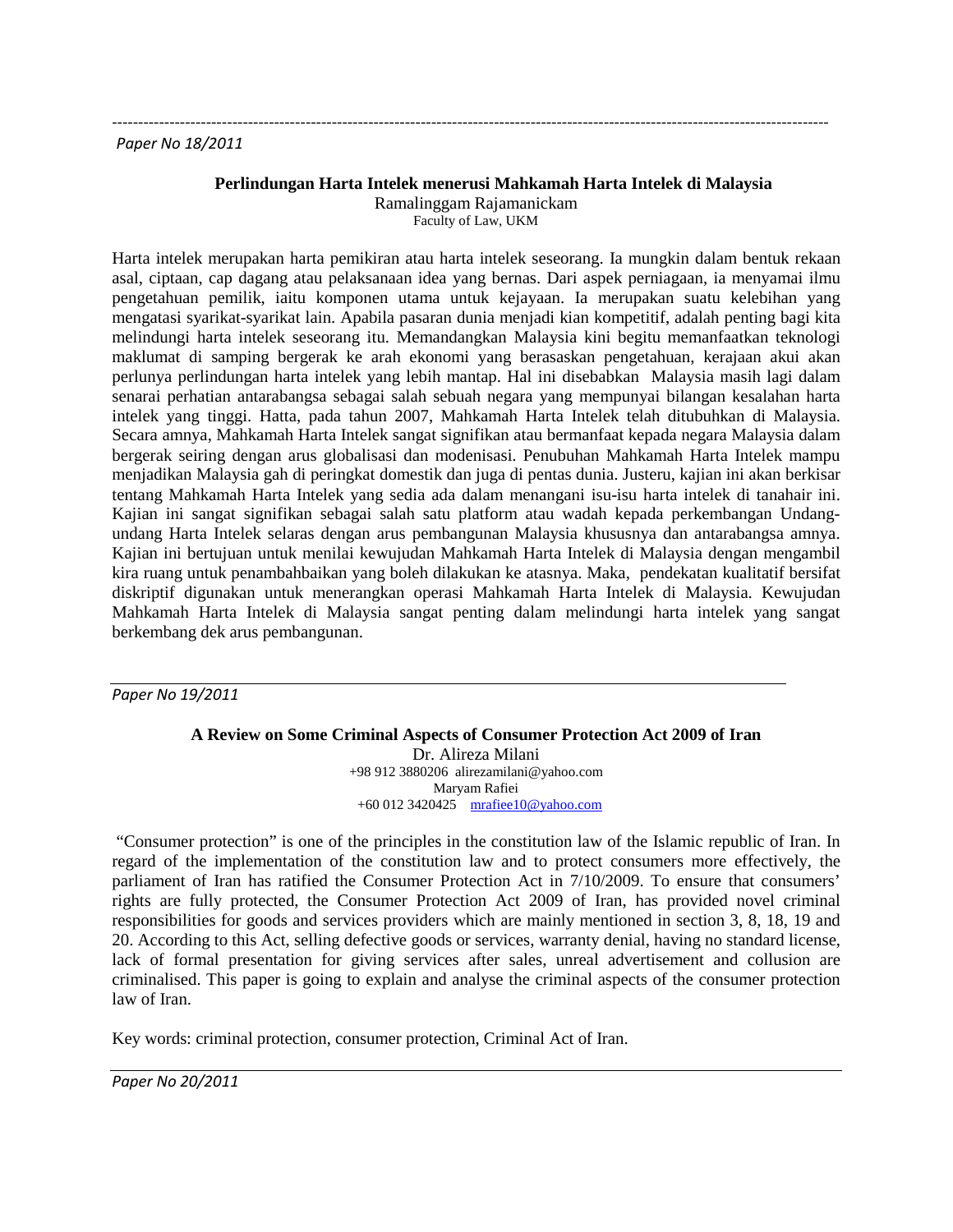# **Analisis Yuridis Kompetensi Absolut Mahkamah Industrial di Indonesia**

Rumainur Universitas Lancang Kuning, Riau, Indonesia

Keberadaan Mahkamah Industrial yang menggantikan kedudukan Panitia Penyelesaian Perselisihan Perburuhan di Tingkat Daerah (P4D) mahupun di tingkat Pusat ( P4P ). Dasar hukum bagi P4 D / P4 P adalah Akta No. 22 Tahun 1957 tentang Penyelesaian Perselisihan Perburuhan jo Akta No. 12 tahun 1964 tentang Penamatan Kontrak di Perusahaan Swasta yang dianggap sudah tidak sesuai dengan kebutuhan masyarakat. Keberadaan Akta No. 2 Tahun 2004, tentang Penyelesaian perselisihan hubungan industrial (LN No. 6 TLN No. 4356) masih menimbulkan perdebatan di masyarakat. Diantaranya mengenai kompetensi, prosedur dan penerapan asas peradilan cepat dengan biaya murah masih diragukan. Terdapat beberapa kepentingan dari pekerja yang belum dapat ditangani oleh Mahkamah Industrial. Sampai sekarang aksi menolak Mahkamah Industrial hanya dilakukan sebatas protes melalui demo, mogok. Belum ada yang mengajukan gugatan ke Mahkamah Konstitusi berkaitan dengan adanya beberapa ketentuan seksyen dalam Akta No. 2 Tahun 2004 karena bertentangan dengan Perlembagaan (UUD 1945). Diantaranya adalah yang berkaitan dengan kompetensi Mahkamah Industrial, iaitu berdasarkan ketentuan syeksen 56 Akta No. 2 Tahun 2004.

*Paper No 21/2011*

## **Pengangkutan Udara Komersial di Indonesia: Penyelesaian pertikaian terhadap kelewatan penumpang**  Annalisa Yahanan Faculty of Law, Universitas of Sriwijaya, South-Sumatera, Palembang, Indonesia. Rahmah Binti Ismail Faculty of Law, National University of Malaysia (UKM)

Pertikaian merupakan fenomena sosial yang sentiasa wujud semenjak bermulanya kehidupan manusia. Perkara ini terjadi kerana manusia mempunyai kepentingan atau keinginan yang tidak seragam. Keinginan yang tinggi dan persaingan yang kompleks dalam kehidupan moden berkecenderungan meningkatnya potensi timbulnya pertikaian antara manusia. Suatu hal yang tidak dapat dinafikan pada masa ini ialah ramainya penumpang yang kurang memperdulikan hak-haknya. Keadaan ini berlaku dalam semua transaksi termasuk dalam perkhidmatan penerbangan sehinggakan tanpa mereka sedari kerugian yang dialami tidak mereka tuntut kepada pengangkut udara komersial kerana faktor ketidakfahaman kepada hak-hak yang dilindungi oleh undang-undang. Pertikaian berlaku apabila penumpang dirugikan akibat menggunakan perkhidmatan penerbangan meliputi kematian, kecacatan kekal, kerosakan bagasi berdaftar atau kabin dan kelewatan pengangkutan penumpang. Pada hakikatnya mereka boleh menuntut kepada pengangkut udara komersial atas kerugian tersebut. Kertas kerja ini bertujuan untuk menganalisis mekanisme penyelesaian pertikaian penumpang dengan pengangkut udara komersial berdasarkan Undang-Undang No. 1 Tahun 2009 tentang Penerbangan (UUP 2009) dan Undang-Undang No. 8 Tahun 1999 tentang Perlindungan Konsumen (UUP 1999). Kajian ini menggunakan metodologi analisis kandungan yang menganalisis sistem penyelesaian pertikaian penumpang atau pengguna berdasarkan UUP 2009 dan UUPK 1999. Dapatan kajian ini menunjukkan bahawa sistem penyelesaian pertikaian antara penumpang dengan pengangkut udara komersial berdasarkan UUP 2009 dan UUPK 1999 tidak jelas dan mantap sehingga melemahkan hak penumpang. Kesimpulan kajian ini ialah sistem penyelesaian pertikaian dalam UUP 2009 dan UUPK 1999 yang sedia ada perlu disemak semula untuk meningkatkan perlindungan kepada penumpang atau pengguna. Dalam era globalisasi dan liberalisasi ini, penerbangan komersial merupakan penerbangan antarabangsa yang memerlukan pengaturan yang lebih baik.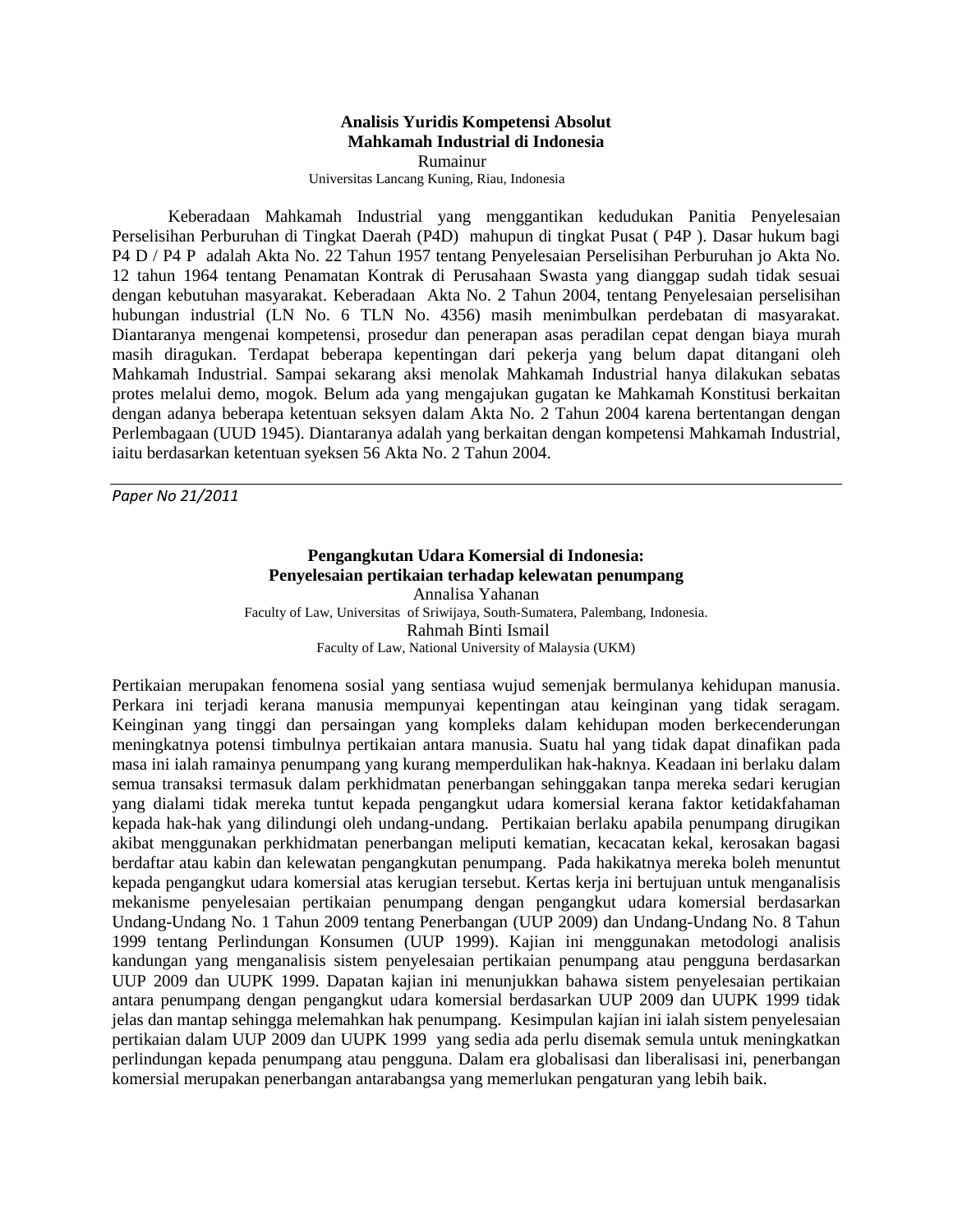Kata kunci: penumpang, pengguna, pengangkut udara komersial, perkhidmatan penerbangan dan penyelesaian pertikaian.

### *Paper No 22/2011*

#### **Potentialities and Constraints of Polygamy Practice in Malaysia: An Empirical Study**

Dr. Noor Mohammad

Senior Lecturer, Faculty of Business & Law, Multi Media University, Melaka 75450, Malaysia & President, Humanity Research Foundation Jhenidah (HRFJ), Bangladesh, Tel: 06-252 4102, Fax: 06-2322 764, H/P: 0162504687, Email: [noormmu2011@gmail.com/n](mailto:noormmu2011@gmail.com)oorbu\_2005@yahoo.com

The concept of polygamy is not a recent phenomenon. It is originated from the Shariah Law in Islam which is divine in nature. Indeed, it is not easy to practise as we think as there are some restrictions and obligations as clearly enumerated in the Shariah Law. It is noted that the practice of polygamy is enormous although there are some debates on it in the modern science. But there are some problems in the Malaysian family life such as the divorce rate is increasing; the husbands have been moving to settle in another state leaving their wives etc. Therefore, the polygamy practice is also increasing. In order to make it effective, some reformations have been made on the polygamy by enacting legislations such as the Islamic Family Law (Federal Territories) Act, 1984 is an ideally perfect which is quite based on the sources of Islamic Law including the Quran along with the reforms initiatives as made in the global Muslim Family Laws and principles which needs to be discussed as research work. Moreover, some important family laws such as the Civil Marriage Ordinance 1952, the Christian Marriage Ordinance 1956, the Divorce Ordinance 1952, the Registration of Marriage Ordinance 1952, the Sarawak Chinese Marriage Ordinance, the Sarawak Church and Civil Marriages Ordinance, the Sarawak Matrimonial Causes Ordinance, the Sabah Chritian Marriage Ordinance 1919 and the Sabah Divorce Ordinance 1963 etc., have been passed to regulate the different family affairs in Malaysia. Most of these laws have been repealed. In addition, some law reforms initiatives on the polygamy such as the Family Law Ordinance 1984, the Law Reform (Marriage and Divorce) Act 1976 as amended by the Law Reform (Marriage and Divorce) (Amendment) Act 1980 and the Law Reform (Marriage and Divorce) Act 1986 and in the Law Reform (Marriage and Divorce Rules 1982 etc.; have been made at home and abroad. This study will examine the present state of polygamy under the sharia law in Malaysia focusing on the Malaysian Muslim Family based on the primary and secondary sources consisting of at least 25 respondents in the different criteria such as students, lecturers, foreigners, ordinary people etc.; in Melaka City, Malaysia.

*Paper No 23/2011*

# **Right of Workers and Role of Trade Union in Dispute Resolution in Iran** Mostafa Seraji

Phd Candidate, Faculty of Law UKM Kamal H. Hassan Faculty of Law UKM

This paper discusses the right of workers and role of trade union to dispute resolution in Iran. To that end, the Iranian Labour Laws are analyzed in the light of the ILO standards. The focus is a critical assessment of the extent to which the Iranian Labour Laws are contrary or not to the ILO standards: Although, Articles 157 and 158 of Iran's Labour Act 1990 have emphasized that any dispute between an employer and a worker or an apprentice arising out of the enforcement of this Law and other Labour regulations shall, at the outset be settled through a direct compromise between the employer and worker or trainee or their representatives in the Islamic Labour Councils or in the Dispute Settlement Forums, the right of workers and trade unions is restricted to refer to the Councils and Forums in practice. Usually problems rise up when worker organizations wants to have an activity in general places. In these cases government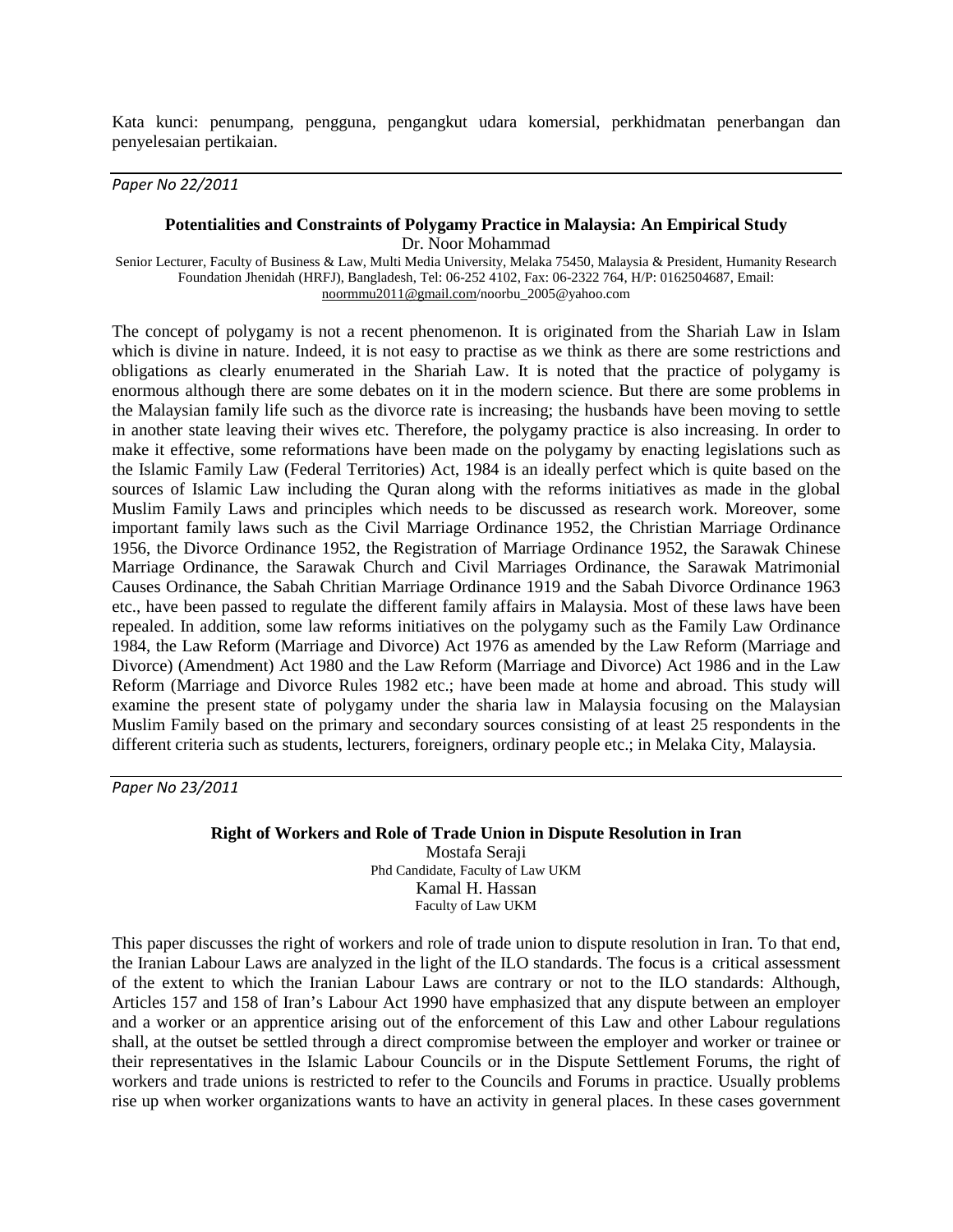will consider the activity as an action against national security; therefore they will be referred to general courts as a criminal. Freedom of association is found Iranian Laws such as articles in the  $6<sup>th</sup>$  chapter of the Labour Law Act 1990 contravene the ILO Convention No, 87 and No, 98. Iran does not ratify these Conventions. The ILO Committee of Expert and Committee of Freedom of Association declare that Iranian labours do not conform to the principle enshrined in the ILO contribution. The authors adopt a critical legal analysis method in the writing of the paper. Finally, the author will propose changes to the Iranian law in order to make them consistent with the ILO standards.

*Paper No 24/2011*

## **Peperiksaan dan Siasatan oleh Jabatan Siasatan dibawah Akta Persaingan sebagai Proses Kawalan Kes Persaingan di Indonesia**

Hanif Nur Widhiyanti

Pelajar pada Program Doktor Falsafah, Fakulti Undang-Undang, Universiti Kebangsaan Malaysia, 43600, Bangi, Selangor, email [hanifahsigit@gmail.com.](mailto:hanifahsigit@gmail.com)

Prof. Madya. Safinaz Mohd Hussein

Associate Professor pada Universiti Kebangsaan Malaysia, 43600 Bangi, Selangor, Tel. 03-89216372 / 013-2090225, email [finaz@ukm.my](mailto:finaz@ukm.my)

Melalui peruntukan Seksyen 36 Akta Persaingan Indonesia, Komisi Pengawas Persaingan Usaha (KPPU) diberikan kuasa yang sangat luas, mulai dari menerima laporan sama ada daripada awam dan pengusaha, berkenaan tuduhan terjadinya amalan monopoli dan atau persaingan usaha tidak sihat; melakukan siasat dan selidik, panggil dan hadirkan saksi, dapatkan, memeriksa dan atau menilai surat, dokumen, atau bukti lain dalam proses peperiksaan dan siasatan; hingga pada akhirnya membuat keputusan, ada atau tidak adanya kerugian di pihak pengusaha lain atau awam. Melalui Keputusan KPPU Nombor 01/KPPU/Kep/IX/2010 tentang Cara Penyampaian Laporan dan Pelaksanaan Proses Kawalan mengenai Tuduhan Kesalahan dibawah Akta Persaingan Indonesia, terdapat perubahan penting pada pelaksanaan kuasa KPPU. Dengan alasan untuk meningkatkan ketelusan dan keberkesanan pengendalian kes di KPPU, maka proses peperiksaan dan siasatan yang awalnya dikendalikan semuanya oleh KPPU, sekarang telah diwakilkan kepada jabatan khusus yang disebut sebagai Jabatan Siasatan.

*Paper No 25/2011*

## **The Basic International Standards on the Recognition and Enforcement of Foreign Arbitral Awards**  Mahmood Mowlavi

Arbitration is a well recognized mode for resolving disputes arising out of international commercial transactions. An arbitration award is a determination on the merits by an arbitral tribunal in an arbitration, and is analogous to a judgment in a court of law. Once a dispute between parties is settled, the winning party needs to collect the award. Unless the assets of the losing party are located in the country where the award was rendered, the winning party needs to obtain a court judgment in the jurisdiction where the other party resides or where its assets are located. Unless there is a treaty on recognition and enforcement of foreign arbitral awards between the country where the award is rendered and the country where the winning party seeks to collect, the winning party will be unable to use the court judgment to collect. However, one of the problems faced in such arbitrations related to recognition and enforcement of an arbitral award made in one country by the courts of other countries. This difficulty has been sought to be removed through various international conventions. The New York Convention is one of the key instruments in international arbitration which applies to the recognition and enforcement of foreign arbitral awards. However, the world of international arbitration has changed since the creation of the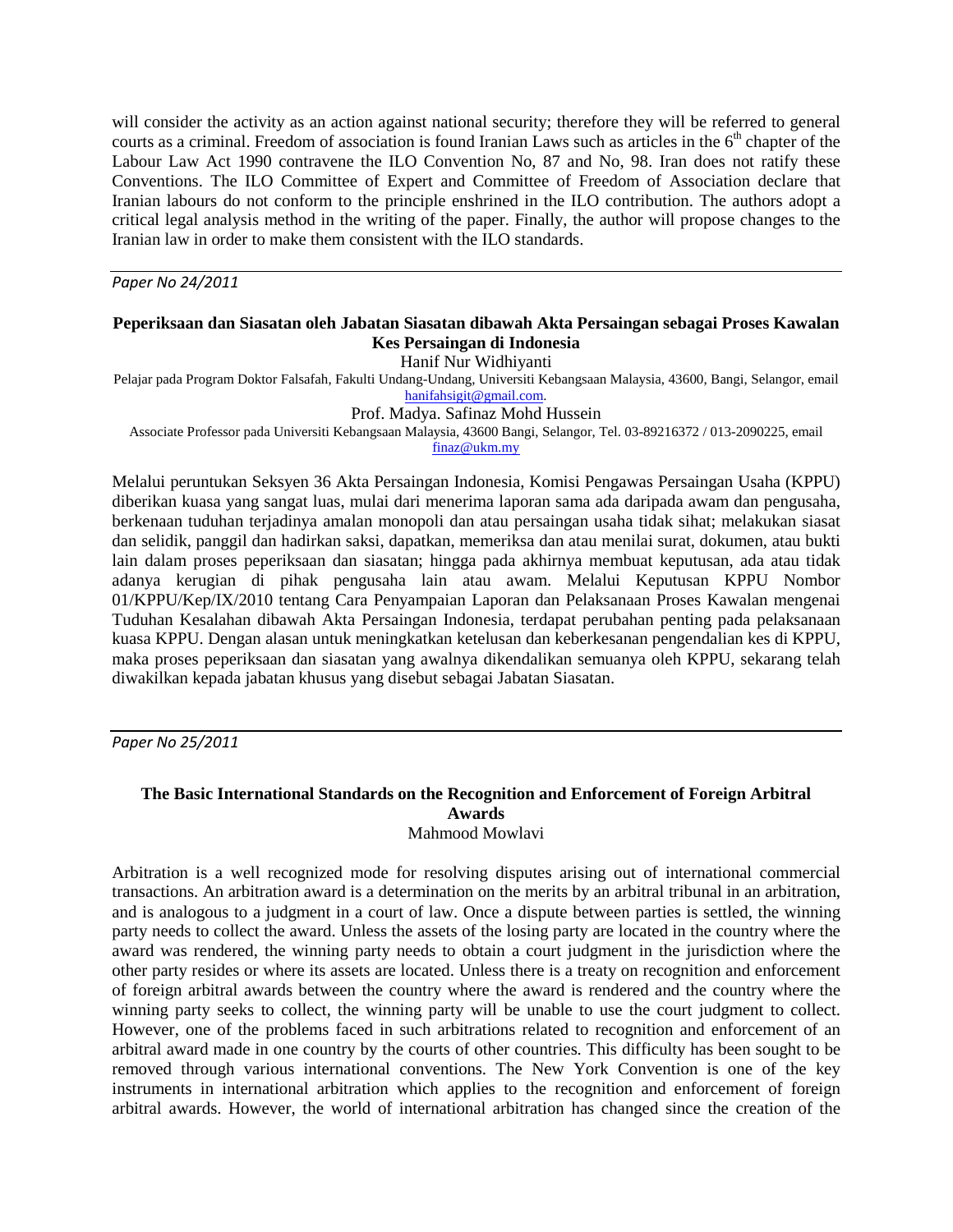Convention so it needs a complementary to the Convention which deals with the issues that have arisen in the practice of international arbitration during the last 50 years.

*Paper No 26/2011*

#### **Housing Finance under Traditional and Islamic Laws: A Comparative Study**

Bahrom Mirzayev, PhD Candidate, Faculty of Law, Universiti Kebangsaan Malaysia

Housing finance has become an important topic worldwide due to the recent economic downturn caused primarily by the fall of the US market in this industry. Traditional financial institutions have suffered losses while Islamic ones have not. Why? Because of traditional and Islamic financial systems are completely different. How are different? The best way to look at the issue would be to understand the very concept of housing finance from a comparative perspective. This is why the present topic has been chosen for study.

*Paper No 27/2011*

## **Testimony of Women in the Criminal Law of Iran** Seyed Ebrahim Ghodsi

The ways of proving murder in the criminal law of Iran are as follows: a) confession, b) testimony, c) compurgation and, d) judge's knowledge. In the criminal law of Iran before the Islamic Revolution, the credibility and validity of women's testimony has been like men's testimony. The 1991 Islamic Penal Code (about penance, retaliation and monetary compensation), Articles 117, 119, 128, 137, 153, 170, 189, 199 and the first segment of Article 237 state that women's testimony has no credibility and validity and only men's testimony is valid but Articles 74, 75, and the second segment of Article 237 state that women's testimony is accepted alongside with men's testimony. The 1996 Islamic Penal Code (about sentencing and inhibitory punishments) has not referred to testimony and there are two opinions among jurists regarding. The first opinion states that women's testimony like men's testimony has credibility and validity but the second opinion states that legislature's silence does not lead to the credibility of women's testimony and the legislature had to announce the credibility and validity of women's testimony explicitly and because it has not been clearly stated, then women's testimony is not authentic. Generally, why there is difference between the testimony of women and men in the criminal law of Iran after the Islamic Revolution of 1979? There are four opinions: a) testimony as duty, b) women's intellect deficiency in comparison with men, c) oblivion and women's unfamiliarity with monetary and business matters, d) time and place appropriateness.

-------------------------------------------------------------------------------------------------------------------------- *Paper No 28/2011*

## **Money laundry in Iranian laws** Mehran Farahmand

Money Laundry consist of any type of conversion, change, transfusion, assent or support of the Fund, which is said to be legally blazen with illegal source that is done intentionally and with knowledge, and earned through corruption, defalcation and collusion in governmental transactions, fraud, tax evasion, gambling and robbery. Due to article 6 of the Palermo Congress, Money Laundry is known as a kind of organized crime. In Islamic Republic of Iran, however in the various articles of Islamic Punishment Law and other laws, we can find several issues that are connected to the Money Laundry. In 2007 the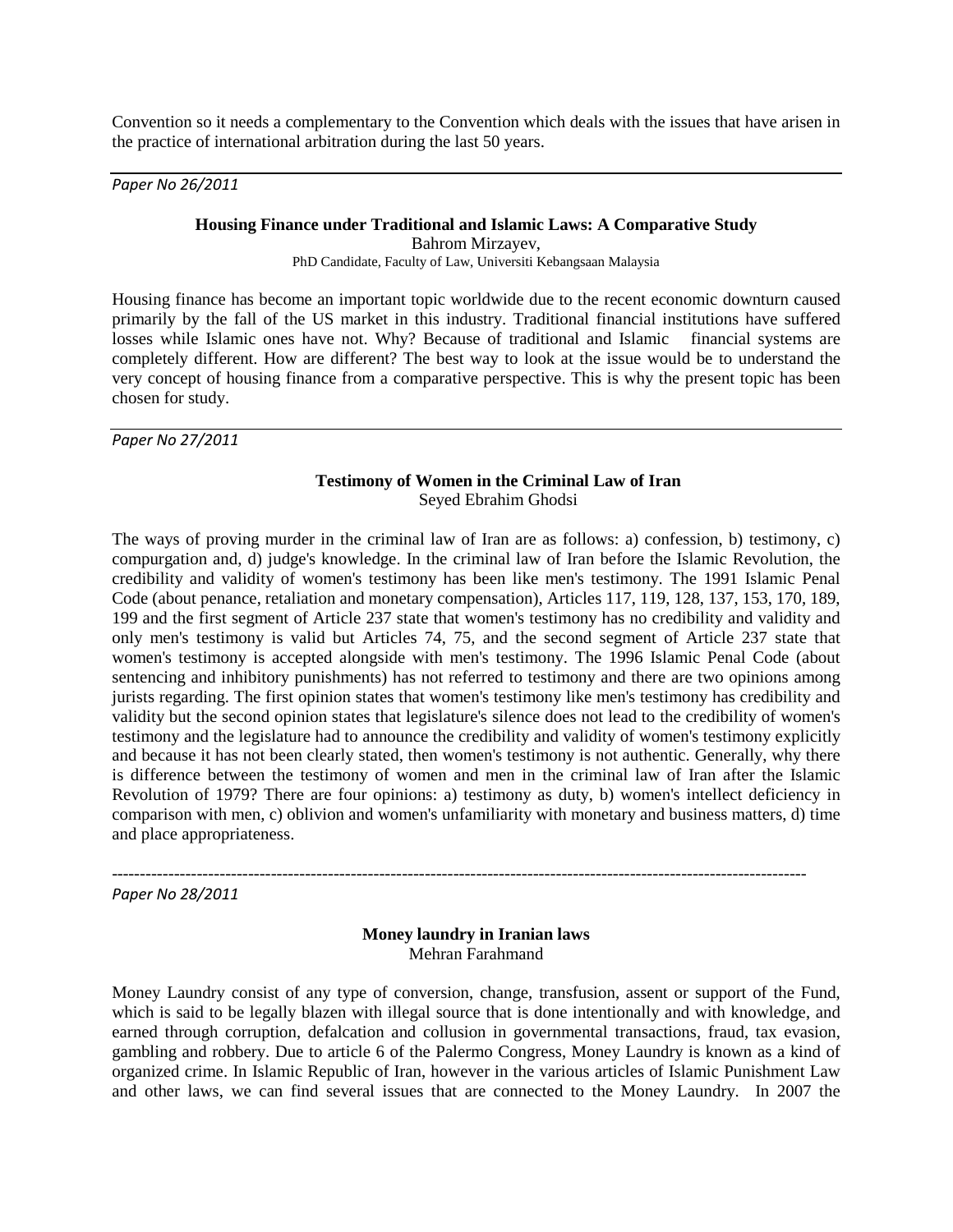Legislator of Iran implemented the law of conflict with Money Laundry in 12 articles and 4 notes. In this law, in addition to determine the different punishments for the cause of the crime, they try to find ways to discover the crime. Regarding this issue, the banks more than before should follow the government in order to discover the crime and to prove it; and should declare all wanted information to the competent officials. However, the approval of this law and determining different punishments for informed supervisor, partner and assistant, can be precautionary; but it has shortcomings in punishments' form and scale, which even ruin the crime and punishment's discovery. So the mentioned objections and suggestions about the resolution of these objections will be examined in this paper.

*Paper No 29/2011*

## **The Effect of Unions on Job Security in Labor Law of Iran** Mehdi Shabannia Mansour

After Industrial Revolution and because of the pressures and turmoil in job employments, unions were formed in Iran. In theory, both IR Iran Constitution and Labor Law have legally recognized trade unions but existing incomplete rules and the performance of Ministry of Labor were incompatible with the objective of previous legislation and prevent development of Unions. Likewise, in view of International Labor Organization (ILO) standards, current unions in Iran are so weak that they are not comparable with those of developed countries. As unions are responsible for workers protection, therefore, lack of powerful independent unions and bargaining power affect job security in Iran.

**Keywords**: unions - job security - Labor Law of Iran – employment – bargaining power – employer.

*Paper No 30/2011*

**Waqf in a Legal/Managerial Perspective A Study in Waqf As an Islamic philantropy With Special Focus on Malaysian System** Sadaf Shariat, LLM Student, National University of Malysia Corresponding Author:sadafshariat@ymail.com

In this paper, it is tried to portray an image of Waqf while considering it as a philanthropy model in Islam. This study has scrutinized the legal and managerial aspects of Waqf which is accompanied by particular focus on Malaysian system. Waqf could be defined as a sustainable development institution, a Social Responsibility Investment or a Civil Society Initiative; it is an enduring endowment. The consensus of scholars and the concept of Muslims' philanthropy are described and is followed by analysis of the Social Security Aspect of Muslim's Philanthropy since the Socio Economy Role of Waqf is a crucial fact which should be considered as an effective tool in eliminating poverty by introducing comprehensive methods. Charity in Islam is intended to be a source of social security; however, currently, most of Muslim countries tied in the challenge of poverty, It is important to find out whether this is the failure of Islamic financial system or endowment activities or whether it is the failure of ad in properly make use of the relevant knowledge. Due to the speedy growth of institutional Islamic philanthropy, poor governance and mismanagement also became a problem within the sector; hence, the issue of administration of Waqf lands in Malaysia and the Innovative Modes of Commercialization of the Waqf land are discussed respectively. In the next step, the legal issues of Philanthropic Waqf and challenges of Malaysian system regarding to Waqf is analyzed. As a final point, the relevant recommendation including recommendation for financial management of Awqaf in Malaysia and recommendation for legal aspect of Waqf is presented.

--------------------------------------------------------------------------------------------------------------------------

*Paper No 31/2011*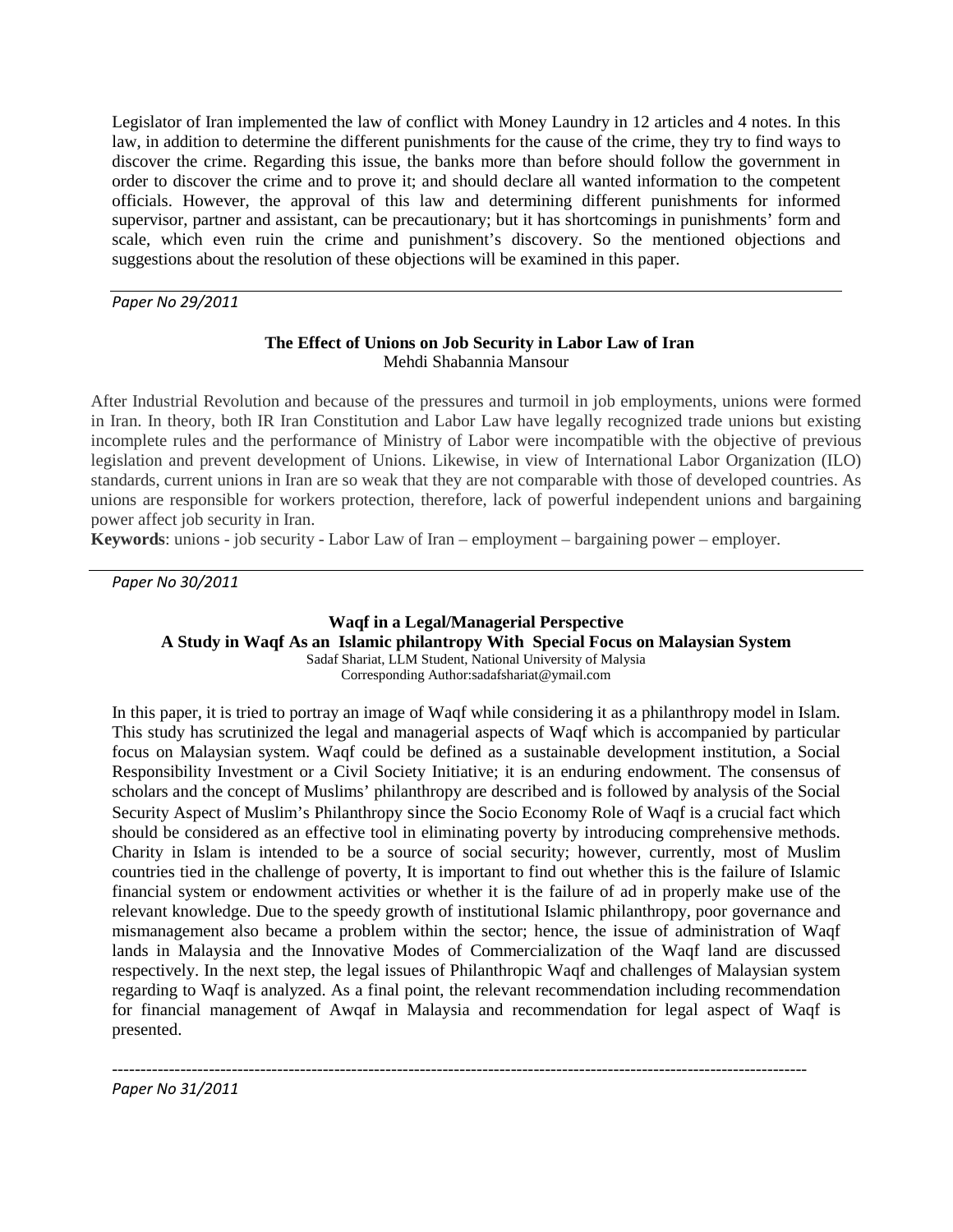## **Kekurangan Remedi Kontraktual dalam Menjamin Hak Tebus Rugi Pengguna Ong Tze Chin**  Pelajar PhD, Fakulti Undang-undang, UKM **Sakina Shaik Ahmad Yusoff** P.M. Dr., Fakulti Undang-undang, UKM

Seperti dalam kata-kata latin, *ubi jus ibi remedium*, di mana ada hak, maka adalah remedi, hak dan remedi adalah saling berhubung kait. Untuk menjamin hak pengguna daripada amalan-amalan peniaga yang hanya bertujuan untuk mengaut keuntungan semata-mata, remedi merupakan salah satu saranan di mana pengguna dapat menjamin hak tebus rugi mereka. Untuk memahami kepentingan remedi untuk menjamin hak dalam undang-undang kontrak peranan dan fungsi remedi akan dibincangkan dalam kertas kerja ini supaya dapat menghargai hubungan rapat antara remedi dan hak. Di Malaysia, remedi kontraktual telah diklodifikasikan dalam akta, di mana remedi-remedi ekuiti adalah tertakluk di bawah Akta Relif Spesifik 1950 (ARS 1950), manakala, remedi-remedi *common law* adalah tertakluk di bawah Akta Kontrak 1950. Selain daripada remedi-remedi kontrak *common law* dan ekuiti, perundangan Malaysia juga menyediakan remedi-remedi statutori untuk bidang-bidang spesifik. Sebagai contoh, Akta Jualan Barangan 1957 adalah salah satu contoh, di mana remedi-remedi *common law* telah dikodifikasikan untuk kontrak jualan barangan. Selain itu, Akta Pelindungan Pengguna 1999 adalah satu lagi contoh perundangan di mana remedi-remedi statutori telah dikodifikasikan khas untuk perlindungan pengguna. Remedi adalah penting untuk menjamin hak pengguna, kertas kerja ini akan menbincangkan permasalahan di mana remedi kontraktual dalam akta-akta tidak bertindak untuk menjamin hak tebus rugi pengguna untuk perlindungan pengguna.

*Paper No 32/2011*

# **Online Dispute Resolution: Methods and Process**

--------------------------------------------------------------------------------------------------------------------------

Fahimeh Abedi and Sakina Shaik Ahmad Yusoff (PhD) Faculty of Law, The National University of Malaysia (Universiti Kebangsaan Malaysia) [fabedi87@yahoo.com](mailto:fabedi12@yahoo.com)

The growth of internet and information technology has transformed traditional business landscapes into those of electronic commerce or e-commerce. To create confidence and trust in cyberspace for consumers, there must be a system to make sure they are protected while they are doing online business especially when online disputes occur. Dispute resolution and information technology have coalesced into a more effective, more flexible and less costly way for solving disputes, compared to traditional approaches which is known as Online Dispute Resolution (ODR). Methods of ODR include negotiation, arbitration, mediation and med-arb. ODR for small and medium sized disputes, such as those involving B2C is seen to be more effective than courts. There are many ODR providers such as SquareTrade, SmartSettle, [Better Business Bureau Online \(](http://www.bbbonline.org/)BBBOnline) and e-Trust. This paper is a doctrinal research; it adopts the historical and jurisprudential approaches. This paper aims at exposing the different methods of ODR and explaining the development of ODR technology.

*Key words*: online dispute resolution, online arbitration, online mediation, online negotiation, med-arb, ODR provider.

*Paper No 33/2011*

**Kaedah Menafkahkan Anak Yatim Berdasarkan Perundangan Islam: Suatu Kajian Literatur**

Nurul Huda Binti Yaakob Kuliyyah Ilmu Wahyu dan Warisan Islam Universiti Islam Antarabangsa Malaysia *[huda\\_yaakob@yahoo.com](mailto:huda_yaakob@yahoo.com)*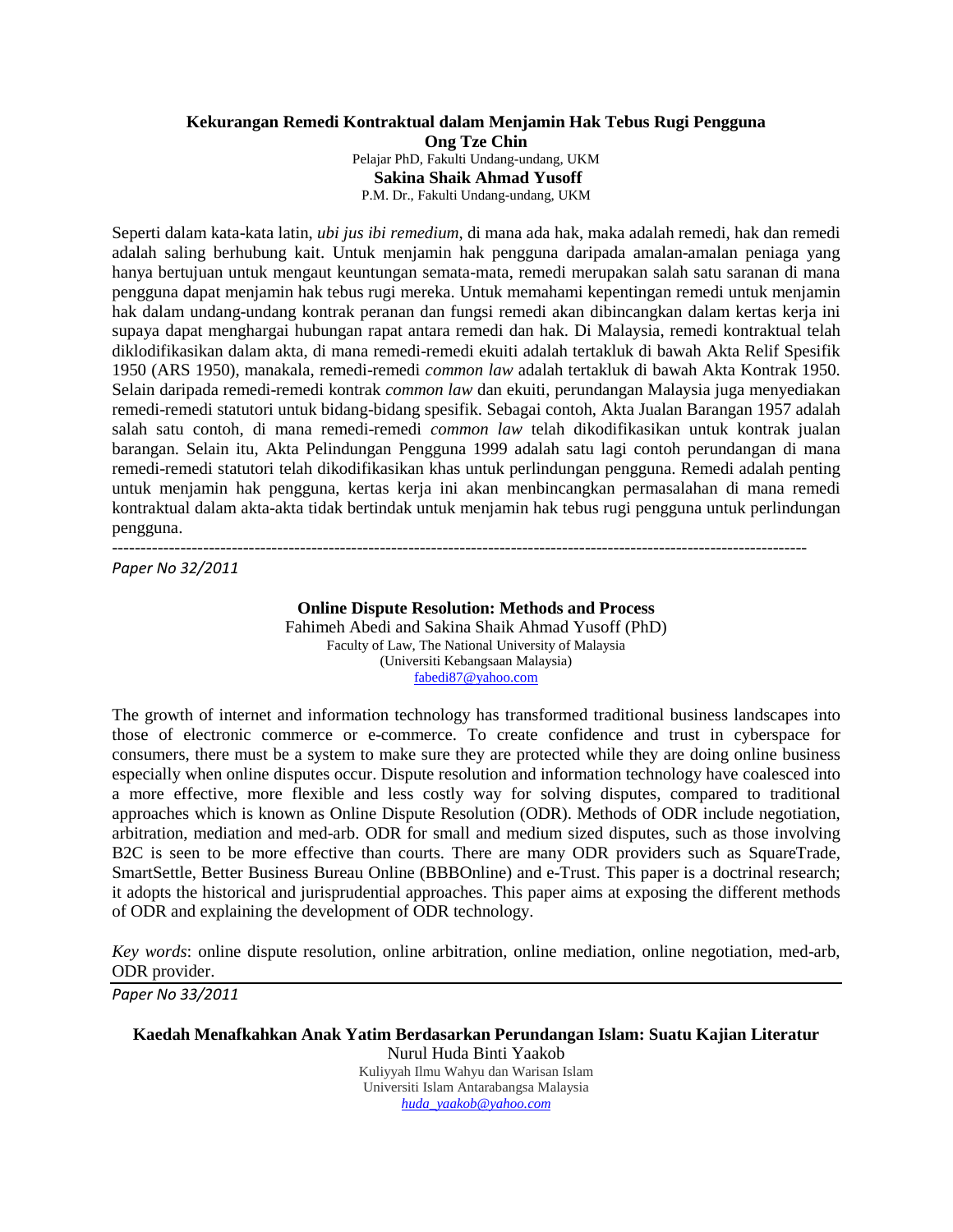#### Dr.Abdul Bari bin Awang Kuliyyah Ilmu Wahyu dan Warisan Islam Universiti Islam Antarabangsa Malaysia *[abdbari@iium.edu.my](mailto:abdbari@iium.edu.my)*

Statistik yang dikeluarkan oleh Jabatan Kebajikan Masyarakat telah memaparkan pertambahan bilangan anak yatim yang menghuni di Rumah Anak Yatim dan dianggarkan lebih daripada 40 ribu anak-anak yatim ini memerlukan bantuan sara hidup yang lebih sempurna. Permasalahan yang berlaku adalah apabila terdapat sebahagian institusi yang gagal menjaga keperluan asas anak yatim dengan baik, malah apa yang menyedihkan apabila terdapat institusi- institusi yang menggunakan anak-anak yatim ini sebagai alat untuk memohon bantuan dan simpati daripada masyarakat. Justeru, kajian ini cuba untuk merungkaikan permasalahan ini dengan meninjau kaedah yang sesuai untuk me*nafkah*kan anak yatim di Malaysia, khususnya di negeri Selangor. Kajian ini secara keseluruhannya adalah berhubung dengan permasalahan Perundangan Islam (*fiqh*) dan *usul fiqh* dan kajian ini akan melibatkan dua institusi utama iaitu Pertubuhan Kebajikan Anak Yatim Malaysia (PEYATIM), Ampang, Selangor dan Rumah Kebajikan Baiti Saidatina Khadijah, Gombak. Tinjauan awal literatur ini telah mendedahkan bahawa terdapat kelompangan di dalam kajian-kajian sebelum di mana tiada kaedah khusus untuk me*nafkah*kan anak yatim di negara ini. Justeru, adalah diharap kajian ini berupaya membuka jalan dan membantu pihak-pihak yang terlibat di dalam pengurusan anak yatim yang lebih sistematik dan dalam masa yang sama ia juga mampu untuk menyumbangkan kepada perkembangan dunia akademik secara amnya.

Kata Kunci: *Nafkah*, Anak Yatim, Perundangan Islam (*fiqh*)

*Paper No 34/2011*

#### **Resolving Disputes in Islamic Finance Industry, A Study of Dualism law in Indonesia**

Bayu Taufiq Possumah Research Center for Islamic Economics and Finance School of Economics Universiti Kebangsaan Malaysia Bangi, 43600 Selangor D.E., Malaysia Fax: +603-8921 5789 Phd Student in Islamic Economic, Insttitut Islam Hadhari, University Kebangsaan Malaysia e-mail: [btaufiq@gmail.com](mailto:btaufiq@gmail.com)

Development of banking and Sharia business industries inseparable from conflicts and disputes.In Indonesia the resolving disputes in the Islamic Finance industry still in the debate, due to the dualism of regulation and two institutions, Religious court and Shariah Arbitration Board ( BASYARNAS). This paper tries to describe framework of resolving dispute system of Islamic banking industry in Indonesia, the dualism between the Religious court and Shariah Arbitration Board (BASYARNAS), as well as some alternative solution to dualisme problem.

*Paper No 35/2011*

#### **Environmental conflicts resolution under Indonesian Environmental Management Acts: A legal review**. Achmad Romsan, PhD candidate Faculty of Law, Universiti Kebangsaan Malaysia, Law Lecturer, Faculty of Law, Sriwijaya University, Palembang, Indonesia. Dr. Hanim Kamaruddin, Dr. Suzanna Mohamed Isa. Faculty of Law, UKM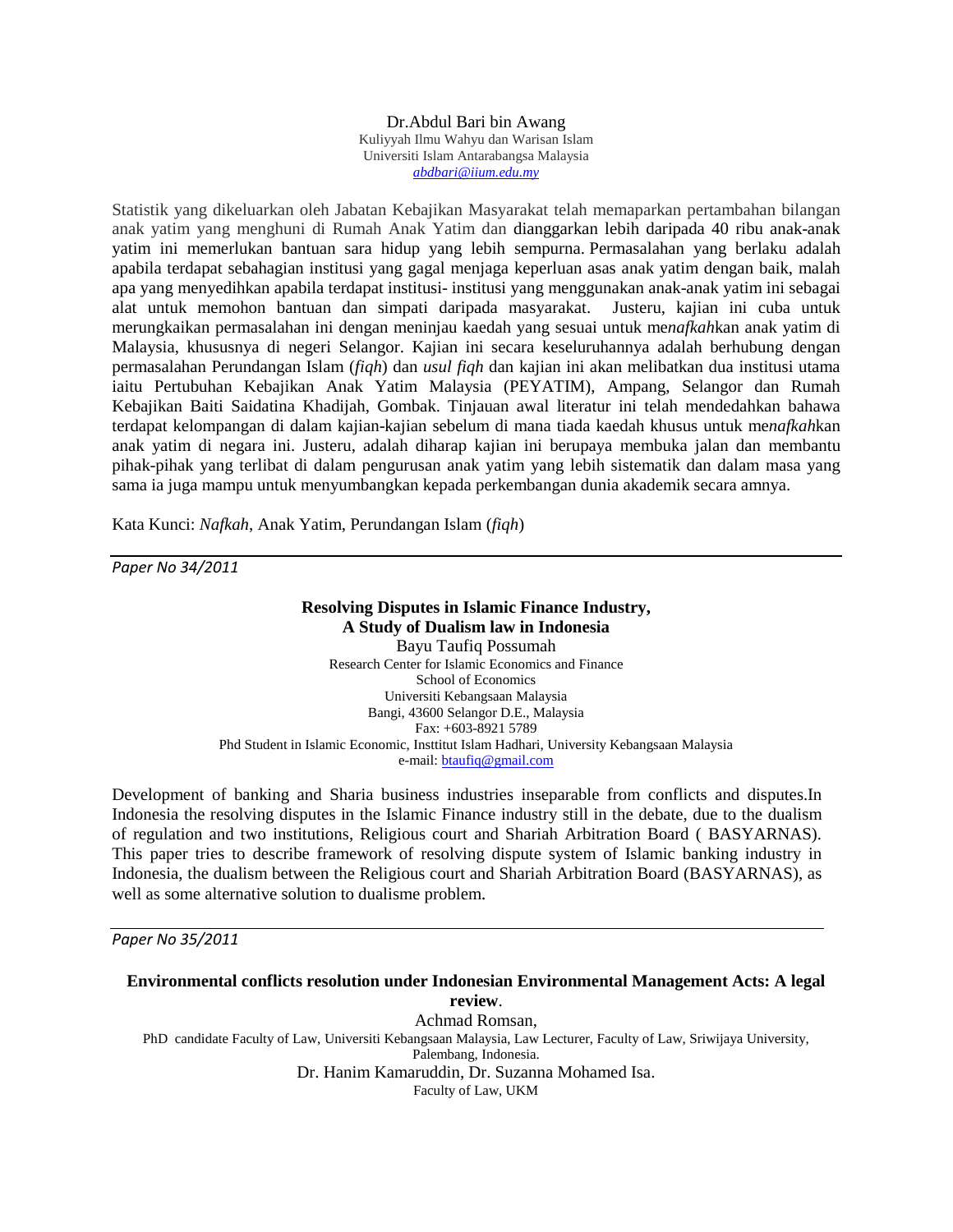Between 1982 up to 2009 the Government of Indonesian had replaced the content of the EMAs several times, however the provisions in relations to conflict settlement by using litigation and non-litigation have been expressly provided for in the second EMA of 1997 and the third EMA of 2009. The District Courts are the main judicial mechanism commonly used as alternative for conflict resolution. The political dominance makes the Courts are helpless in maintaining its independence. As a result many judicial verdicts are not keen in interpreting the people's environmental rights in Indonesia. Hence, for environmental litigation cases, the utilization of mechanism outside the court room is encouraged even if there are some disadvantages and weaknesses in exercising such practice. The objectives of this paper will firstly analyze the effectiveness of the existing conflict resolution mechanisms as regulated by the EMAs in relation to environmental cases in Indonesia. Secondly, reviewing to the 2004 Law No. 4 on the Judicial Power (*Kekuasaan Kehakiman*) is to seek the establishment of Environmental Court as a possible new instrument to address environmental conflicts. Thirdly, in view of that, this paper will review practices of the environmental courts in many countries in respond to the environmental rights protection. Mostly data collected from the primary data, such as legislation, and regulations, the judicial verdicts and secondary data obtained journals on line. The writing is critical and analytical. Hence, this paper finds that the District Court is not a sole mechanism that may solve environmental conflict in Indonesia and that a new environmental judicial mechanism can be established to address issues pertaining to environmental conflicts.

Key words: environmental rights, environmental conflicts. Indonesian EMA, environmental court *Paper No 36/2011*

## **Resolving Disputes in Data Ownership in Electronic Contracts and Cyber Consumer Privacy Issues**

Parviz Bagheri, Bakhtar Institute of Higher Education, Ilam, Iran, UKM PhD Candidate, Kamal Halili Hassan, Law Faculty, UKM [pb0873@yahoo.com,](mailto:pb0873@yahoo.com) [k.halili@ukm.my](http://us.mg4.mail.yahoo.com/yab-fe/mu/MainView?.src=neo&themeName=green&stab=1311512892992)

Ever-greater sophistication of electronic systems especially the Internet and 3W have given greater urgency to the issues of data protection, and the possibility of controlling the collection, handling, and storage of personal data. Consumers are not only ignorant about the fact that their private information is collected but also about their statutory rights. Without existing a secure and amen system to keep personal data and information, it cannot be expected consumers to enter into the online transactions. This paper is going to examine whether online marketers and Website owners consider the whole consumer privacy as an unfair assault on the net or not. Moreover, it scrutinizes the possibility of purchasing and negotiating consumers, personal data as well as their private information in Iran laws to be protected in a safe way. This paper will also examine disputes on these isues. What are the mechanisms available for consumers to complain if their pivate or data information is misused?

Key words: privacy, consumer, data, electronic, Iran, law.

*Paper No 37/2011*

## **Governans** *Shariah***: Cabaran untuk Perlaksanaan ADR Perbankan Islam di Malaysia**

Noor Inayah Yaakub Professor, School of Management Faculty of Economics & Management, UKM (*Shariah* Advisor CIMB Islamic Bank Malaysia)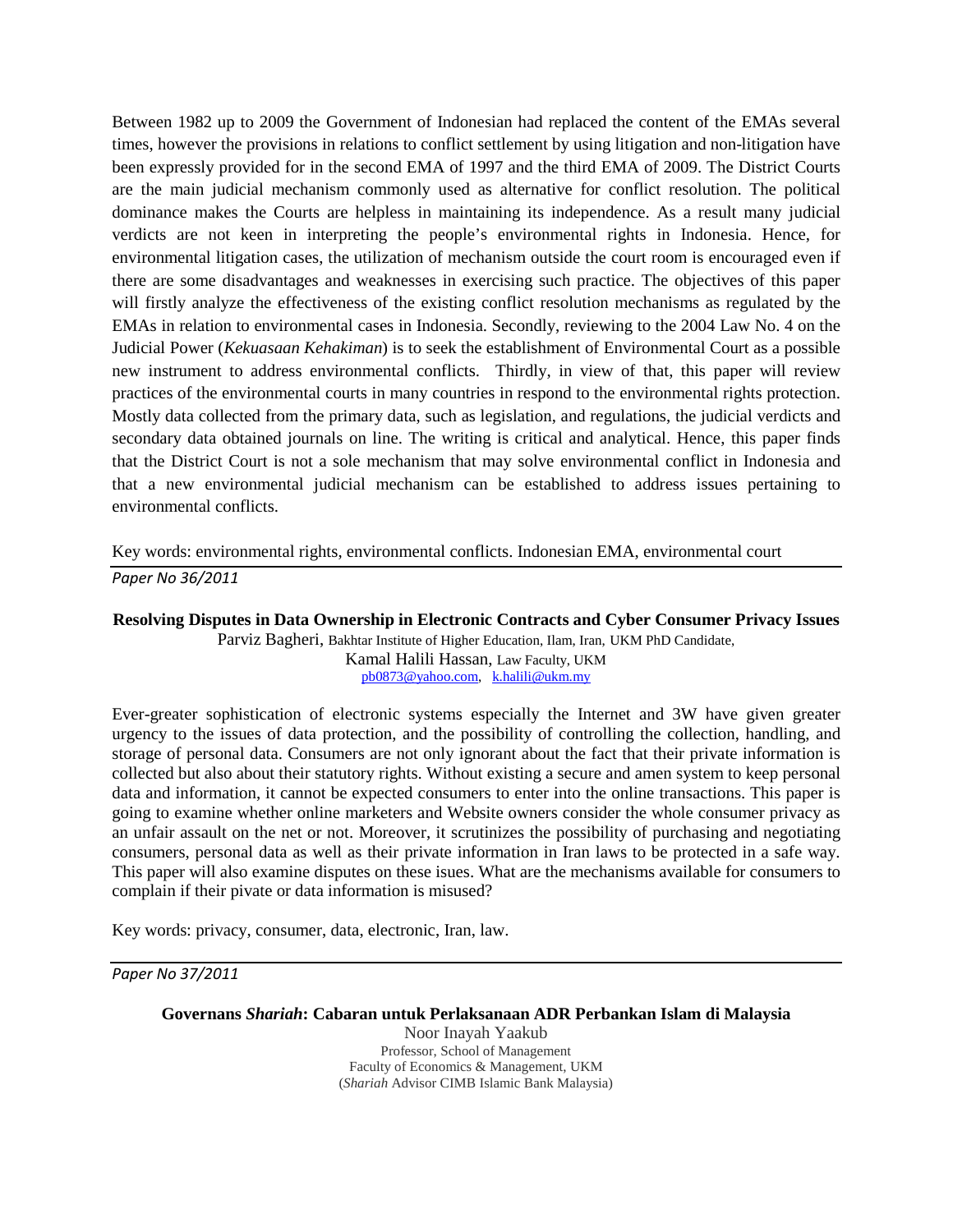Dalam regim perundangan Malaysia sekular yang berteraskan undang-undang Inggeris sejak kemerdekaan untuk aktiviti komersilnya, kertas kerja ini bertujuan untuk mengupas cabaran perlaksanaan ADR Perbankan Islam dalam ruang lingkup governans *Shariah* yang begitu terhad. Kertas kerja ini juga berperanan sebagai sokongan kepada usaha-usaha positif kerajaan Malaysia untuk mewujudkan governans *Shariah* yang fleksibel dalam melaksanakan perbankan Islam di negara ini dengan menganalisa cabaran-cabaran untuk perlaksanaan ADR perbankan Islam. Adalah penting dalam mewujudkan governans *Shariah* yang *solid* untuk perlaksanaan ADR perbankan Islam beberapa faktor penting perlu dianalisa. Faktor-faktor tersebut adalah seperti peruntukan statut dan regulasi yang memihak kepada perlaksanaan ADR perbankan Islam, sejauhmana kontrak perbankan Islam boleh dilaksanakan mengikut kehendak *Syarak* di Malaysia, apakah proses ADR yang besesuaian dan sejauhmanakah proses ADR yang disarankan untuk perbankan Islam benar-benar menepati proses alternatif yang digariskan dalam Islam? Perbahasan dalam kertas kerja ini akan mengkaji sumber primer perundangan di Malaysia. Cabarancabaran yang dikemukan berupaya menambahbaik gavernans *Shariah* yang terhad di Malaysia.

*Paper No 38/2011*

**Perlaksanaan "***ADR***" melalui Klausa Kontrak Perbankan Islam**

Noor Inayah Yaakub (Ph.D) Professor, School of Management Faculty of Economics & Management, UKM (*Shariah* Advisor CIMB Islamic Bank Malaysia) **&**

Ruzian Markom (Ph.D) Senior Lecturer, Faculty of Law, UKM

*ADR* atau *Alternative Dispute Resolution* bukanlah merupakan satu isu yang baru dalam konteks perbankan Islam. Perbankan Islam yang ternyata memelihara moral dan etika pihak-pihak yang berkontrak telah mendapat sambutan masyarakat termasuk bukan Islam. Namun, pelanggaran syaratsyarat perjanjian oleh pihak-pihak berkontrak ini telah menimbulkan persoalan bagaimana proses *ADR* ini boleh dilakukan untuk kontrak perbankan Islam bagi mengelakkan litigasi mahkamah yang menelan perbelanjaan kos dan masa yang tidak memberi keselesaan pada pihak pihak ini. Kertas kerja ini bukanlah bertujuan untuk memberikan penjelasan tentang *ADR* untuk perbankan Islam seperti sulh, mediasi, arbitrasi dan sebagainya yang sedang diperbahaskan oleh ramai cendiakawan. Ini adalah kerana ADR untukperbankan Islam melalui salah satu proses ini hanya boleh dilakukan sekiranya wujud persetujuan pihak-pihak yang berkontrak tatkala berlakunya persengketaan atau perlangagaran syarat-syarat perjanjian yang telah dimasuki sebelumnya. Kajian ini sebaliknya menganalisa kebarangkalian yang tinggi untuk perlaksanaan *ADR* dari saat bermulanya pihak-pihak yang berkontrak memasuki perjanjian melalui klausa dan terma untuk melakukan *ADR*. Kajian ini akan melihat '*trend'* yang diamalkan oleh Institusi kewangan dan perbankan bukan sahaja di Malaysia malah di luar Malaysia.

*Paper No 39/2011*

#### **Forum Shopping and the Settlement of International Disputes Concerning Underwater Cultural Heritage** Mahmud Zuhdi Mohd Nor zuhdi@ukm.my

The underwater cultural heritage (UCH) is a complex regime. This complexity is evidenced by, amongst many others, the various fora that may assume jurisdiction on the cases brought before it. For the interstate international disputes involving UCH, it is a possibility dependent on the treaty regimes applicable, for example, the 1982 United Convention on the Law of the Sea (1982 UNCLOS) and the 2001 UNESCO